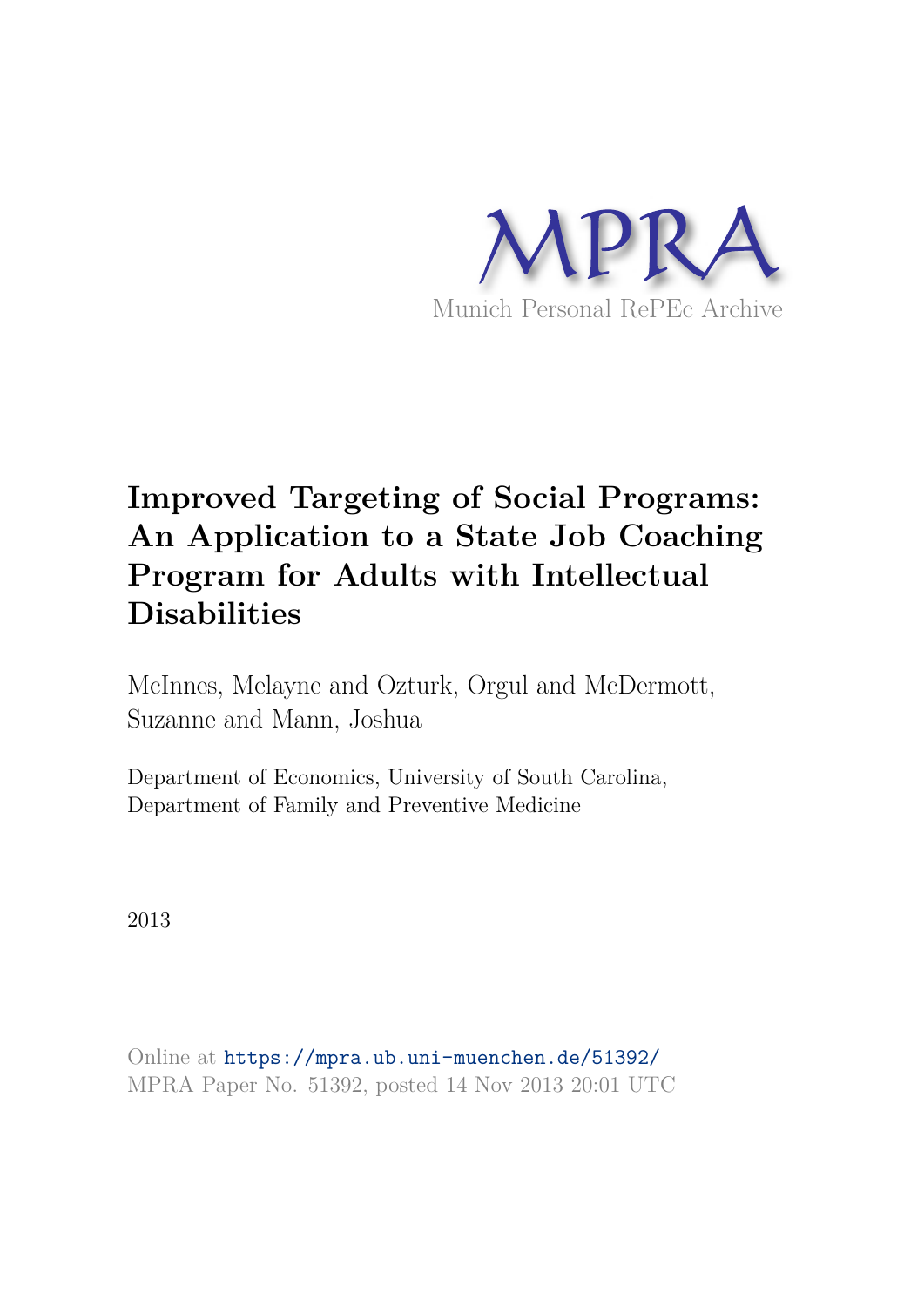## Improved Targeting of Social Programs: An Application to a State Job Coaching Program for Adults with Intellectual Disabilities

Melayne Morgan McInnes \* Orgul Demet Ozturk <sup>†</sup> Suzanne McDermott<sup> $\ddagger$ </sup> Joshua Mann<sup>§¶</sup>

November 11, 2013

#### Abstract

In a climate of áat or shrinking budgets, can programs reallocate existing resources to improve efficiency? We illustrate the potential for gains from redirecting resources using data from a state job coaching program that is designed to increase employment among adults with intellectual disabilities (ID). We model selection into the program and employment outcomes for participants and non-participants allowing for potentially heterogeneous response among observationally equivalent individuals. In our simulations, we find that state ID population employment can be increased from 10.7 percent to an upper bound of 16.7 percent by a program administrator who can allocate the job coaches to those with the most to gain. This is a 56 percent increase in the overall employment rate. While we assume that program administrators know more about individual program participants than we do, we can consider an administrator who has only the information available to the econometrician. In this case, targeting gains based only on observable characteristics would lead to 11.8 percent employment, which is an 11 percent increase in the overall employment rate. Surprisingly, a simple rule that only requires administrators to predict employment success when treated (based on observables) will achieve almost the same results.

JEL Classification: C50; H43; J24

Department of Economics, University of South Carolina

<sup>&</sup>lt;sup>†</sup>Department of Economics, University of South Carolina.

<sup>&</sup>lt;sup>‡</sup>Department of Family and Preventive Medicine, University of South Carolina

<sup>&</sup>lt;sup>§</sup>Department of Family and Preventive Medicine, University of South Carolina.

 $\P$ The information provided in this manuscript was supported in part by Grant/Cooperative Agreement Number U59/CCU421834 from the Centers for Disease Control and Prevention (CDC). We thank Seminar participants at SEA Annual Meeting and the ASHE biannual meeting, John Gordanier, John Kennan, Kin Blackburn, Scott Gross and Michele Sylvester for their helpful comments and advice. We also would like to thank Jerry Junkins, the director of the job coach program at the South Carolina Department of Developmental Disabilities and Special Needs, for his help. The contents are solely the responsibility of the authors and do not necessarily represent the official views of CDC.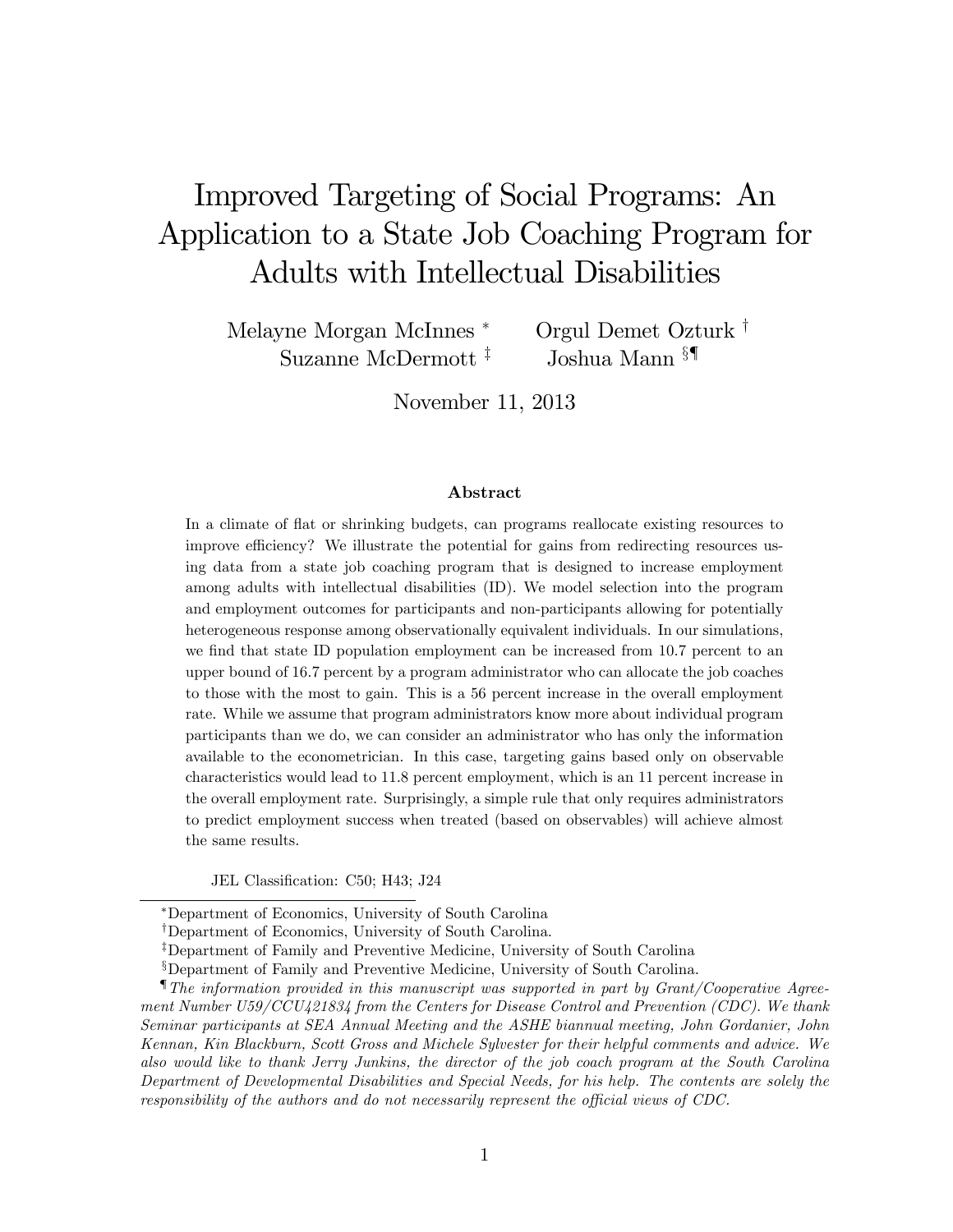Key words: Social program evaluation; Discrete-choice models; Policy simulations; Factor structure model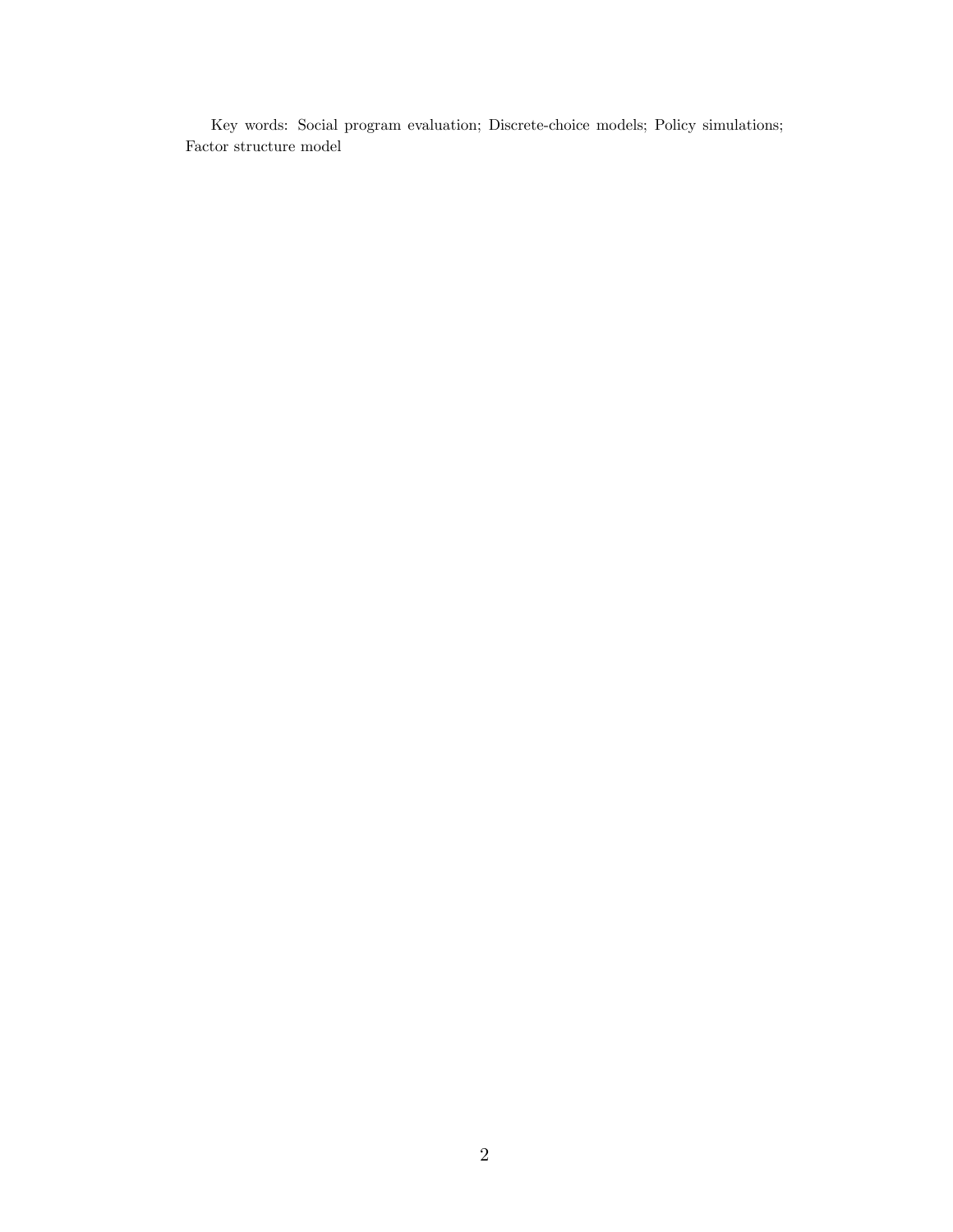## 1 Introduction

Social programs are increasingly asked to find more efficient ways to allocate resources, but, practically speaking, how can this be done? Re-allocating resources to improve efficiency requires knowledge of who would benefit most. Economic program evaluations typically focus on estimating the effects of the marginal program dollar, but recent work on estimating the distributional treatment effects allows us to identify who wins and who loses from program participation. In this paper, we go one step further and use this modeling approach to estimate the gains from several counterfactual resource allocations. This kind of analysis can help policy makers identify whether there are feasible ways to make existing program resources go further. In a climate of tightening government budgets, we think this can be a very useful policy tool.

We illustrate the potential for gains from redirecting resources using data from a state job coaching program that is designed to increase employment among adults with intellectual disabilities. Intellectual disabilities are disabilities that originate prior to age 18 which are characterized by significant limitations in both intellectual functioning and adaptive behavior (including everyday social skills and practical skills). Supported employment programs, including job coaching, have been encouraged under federal policy since the Developmental Disabilities Assistance and Bill of Rights Act of 1984 and are present in every state. The goal of job coaching is to help individuals with severe disabilities Önd stable employment in integrated community settings rather than work environments that employ only people with intellectual disability. Job coaches provide a range of services (from individual skills assessments to on-site job training) to help overcome barriers to community employment. Job coaching programs have been shown to significantly increase employment (Cimera, 2007) even after controlling for potential endogeneity of program participation (McInnes *et al.* 2010), but we do not know how these gains are distributed among current participants and eligible non-participants.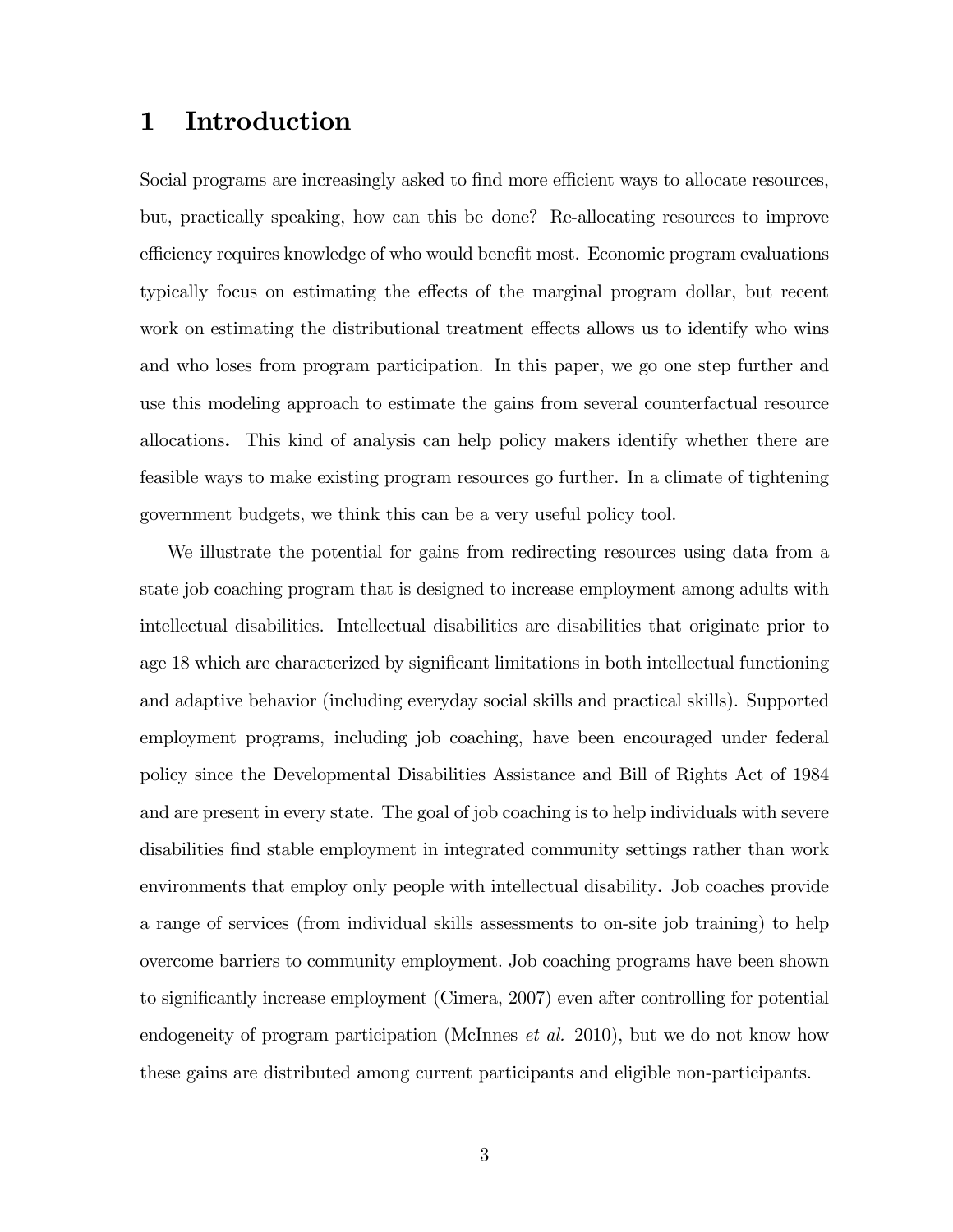To identify the distribution of treatment effects, we model the uptake of job coaching and employment outcomes. Our model allows for observationally equivalent individuals to have heterogeneous responses to job coaching. Since differences in expected gains from job coaching may also affect the likelihood of participation, we begin with the approach suggested by Aakvik, *et al.* (2005). They develop a model to analyze the effects of a vocational rehabilitation program that allows unobserved gains to affect the likelihood of program participation. This model allows us to estimate the counterfactual outcomes for everyone, as well as the distribution of the potential and realized gains. Using these estimates, we assess the employment effects of possible reallocation of job coaches. The optimal allocation provides job coaches to those who gain the most. Since gains may not be observable to program evaluators, we consider a second best scheme in which the program is assessed based on the employment success of participants. If administrators target employability rather than gains, there can be an unfortunate outcome in which the program appears to be successful because participants are employed but population employment is lower. Our simulations allow us to quantify the costs of using a second best scheme relative to the optimal one. In addition, we consider a well-intentioned policy objective of targeting those who are least employable.

We use a unique data set collected in South Carolina from 1999 to 2005 for all individuals receiving any service from the Department of Disabilities and Special Needs (DDSN). The data includes information on individual characteristics (including IQ, age, gender, race, and an indicator for emotional or behavioral problems), participation in job coaching, and employment outcomes. Because the goal of job coaching is stable employment, our employment measure excludes jobs for short duration (less than 26 weeks) or very low pay (less than \$50 per week). The estimates from our model show that while the treatment effects from the job coaching program are positive and significant, they are not maximized. We find that the Average Treatment Effect (ATE) is greater than the Treatment Effect on the Treated (TT). This arises when the program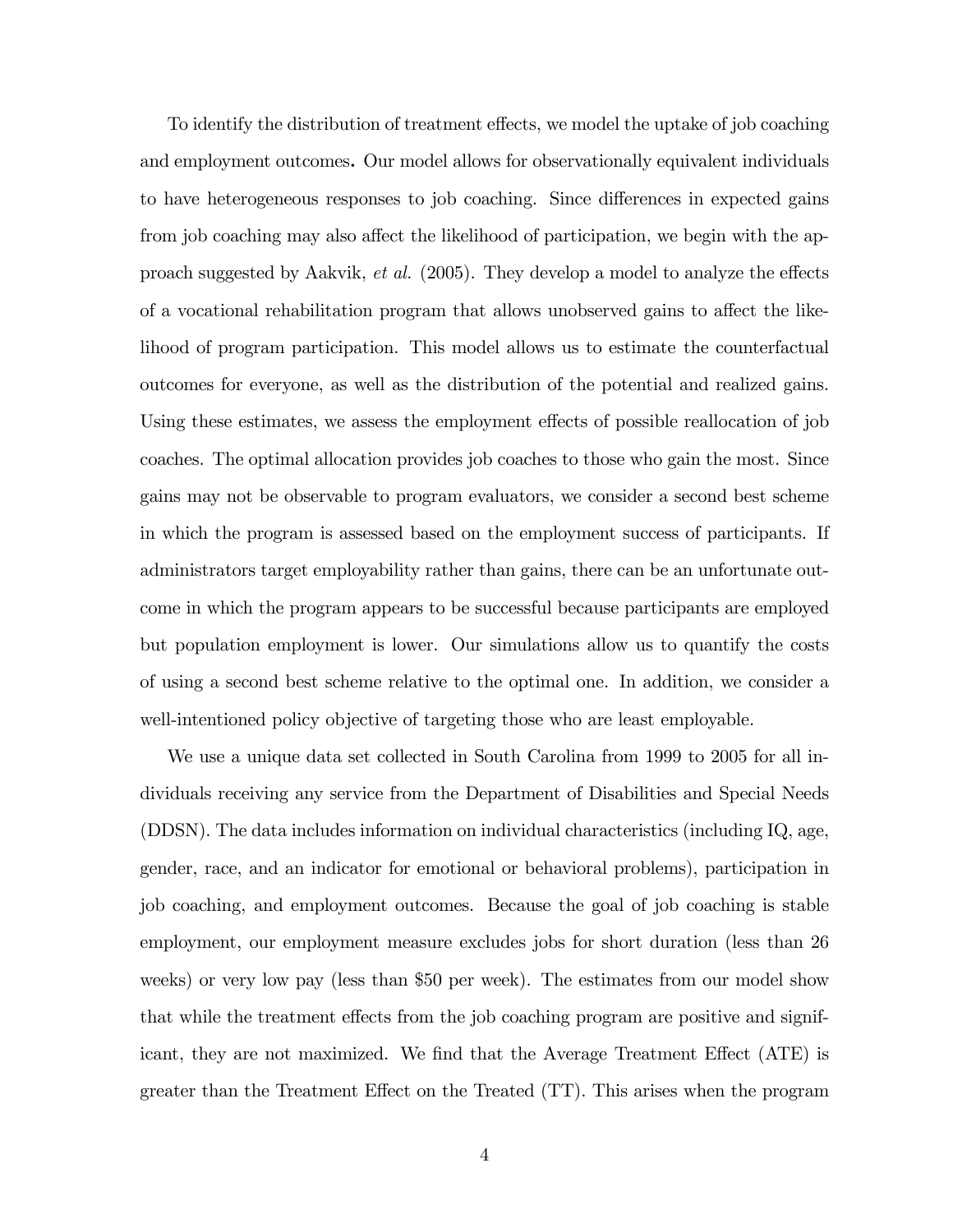is less likely to reach those with the most to gain from participation. For example, we find that individuals with emotional and behavioral problems are less likely to be employed and coached, but they gain more from coaching (everything else held constant). In our simulations, we estimate that employment can be increased by as much as 56 percent by a program administrator who can perfectly target gains. A more achievable goal of targeting based on observable characteristics is estimated to increase population employment by roughly 11 percent. To put these potential employment gains in perspective, a 50 percent expansion of the program as currently deployed (that is, assuming no change in the way program participants are selected) would achieve a 12 percent increase in population employment.

We begin by describing supported employment and job coaching in Section 2 and then discuss our data and variables in the following section. Section 4 describes the latent variable models of program participation and employment and our estimation strategy. Section 5 reports the estimation results, which are used to conduct the policy simulations described in Section 6. Our conclusions are discussed in the final section.

### 2 Supported Employment and Job Coaching

Supported employment is a broad term used to describe a set of services that assist individuals with severe disabilities to work in integrated work environments. The primary service of supported employment is job coaching, but it provides other services as well, including transportation and assistive technology and adaptive equipment. People with intellectual disabilities (ID, previously referred to as mental retardation or MR), other developmental disabilities (cerebral palsy, spina bifida, etc.), severe psychiatric disabilities, cognitive disabilities (brain injuries, stroke, etc.) and some other disabilities obtain supported employment services from a variety of service agencies, such as Vocational Rehabilitation and state or private disability service organizations.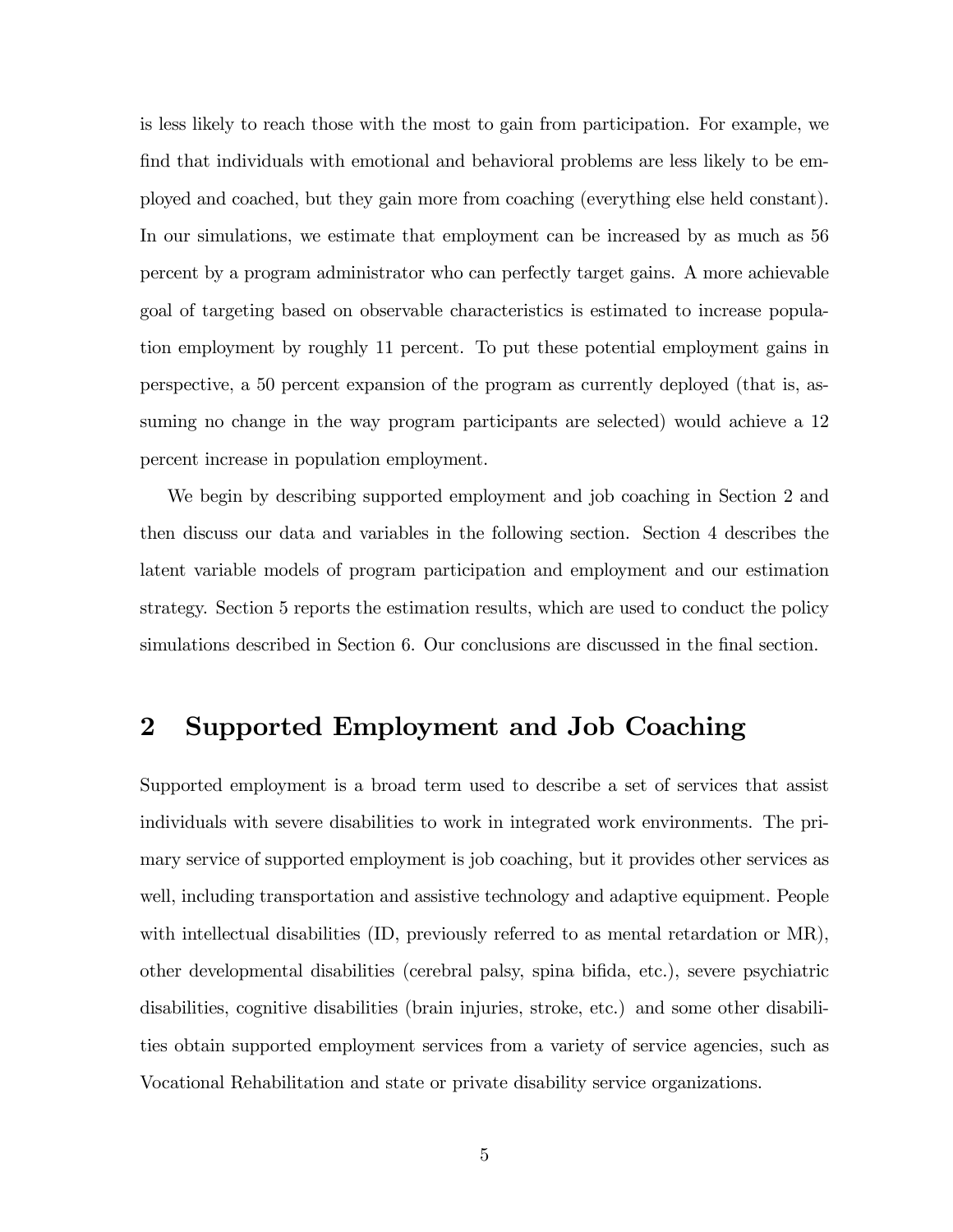The Developmental Disabilities Assistance and Bill of Rights Act of 1984 (re-authorized in 2000, it is referred to as DDA from this point on) encouraged the creation of statelevel supported employment programs designed to help individuals with developmental disabilities find and retain paid employment in integrated settings in a community. Intellectual disability is the largest category of developmental disabilities, and it is estimated that about 1.2 percent to 1.5 percent of adults in the United States meet the criteria for having intellectual disabilities as defined in the DDA of 2000 (Yamaki and Fujiura, 2002). By 2006, every state had supported employment programs, with total spending (federal and state) of \$709 million, accounting for 21 percent of all individuals participating in education, leisure, and work-related programs offered during the day (Braddock, Hemp, and Rizzolo, 2008). A recent national study Önds that on average across states, \$1 spent on supported employment returns \$1.21, with the savings coming primarily in reduced expenditures on alternative day services (Cimera, 2010). For the SC program we study, McInnes et al. (2010) find that the job coaching services for the average placement cost roughly \$7100 but save \$10,000 in avoided shelter workshop payments. Employment in an integrated setting in the community is also associated with higher wages and opportunities to expand social networks; however, the majority of individuals with intellectual disabilities remain unemployed, underemployed, or employed in segregated workshops (Jones and Bell, 2003; Yamaki and Fujiura, 2002; Rusch and Braddock, 2004).

There are many barriers that prevent individuals with severe cognitive impairment from finding stable employment in integrated environments. First, because intellectual disabilities vary in type and severity, it is not easy to determine if work in a community setting is suitable. Second, when employment is suitable, individualized skill assessment is required to identify appropriate jobs. Third, longer on-the-job training periods may be required for individuals to acquire the necessary skills to perform a given job. Employers may not be willing or able to provide the required training and may not be aware that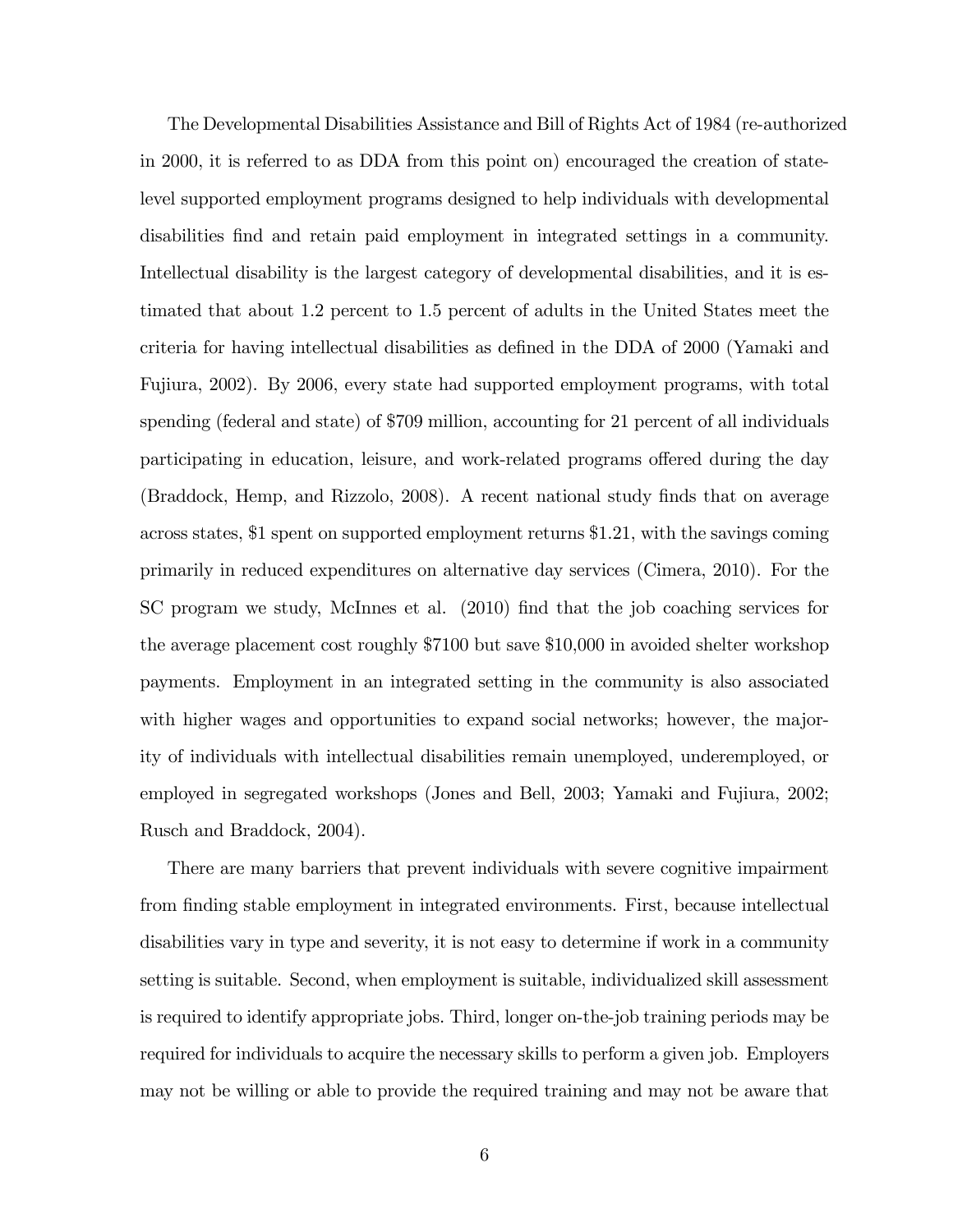these individuals can be reliable and productive employees. Finally, in addition to learning specific job skills, stable employment requires appropriate workplace behavior, some social skills (e.g. table manners), and an ability to adapt as the workplace or job changes. Job coaching can address all of these concerns from identifying jobs to providing on-site training to teach required job-specific, workplace or social skills.

The job coaching program for adults with ID in South Carolina has four components: 1) assessing skills and developing a plan for achieving competitive employment; 2) identifying a job suitable for the individual; 3) placement and job-site training in a competitive community job; 4) follow-up. Once a job has been identified by a job coach, she works with the individual in the natural environment of the job for as long as it is necessary for the individual to learn the job duties. The job coach will be present at the job site initially a few hours a day, fading from the site to maximize independence. On-site coaching typically lasts 6 months, and the client reaches job stabilization when he is able to complete his job duties within the natural environment without support from the job coach. The job coach must maintain contact for at least six months once the customer has reached stabilization. When the customer is stabilized in his employment, the services of the job coach are terminated. While independence and job stability are the goal, retraining and "follow along" may last for a year or more.

In South Carolina, 38 local Disability and Special Needs (DSN) boards provide supported employment services to adults. While the DSN boards try to make job coaches available for everyone who would like one, only a fraction of working age adults served by the board receive job coaching in any year. Some families and individuals opt for non-vocational day services (including recreation and leisure activities) or placement in a sheltered workshop rather than job coaching in the community. The demand for job coaching services at each DSN Board is a function of the number of adults served by the Board, the reputation for success or failure that has developed, and the staff support of the program. Some DSN Boards have a waiting list of 10-20 individuals at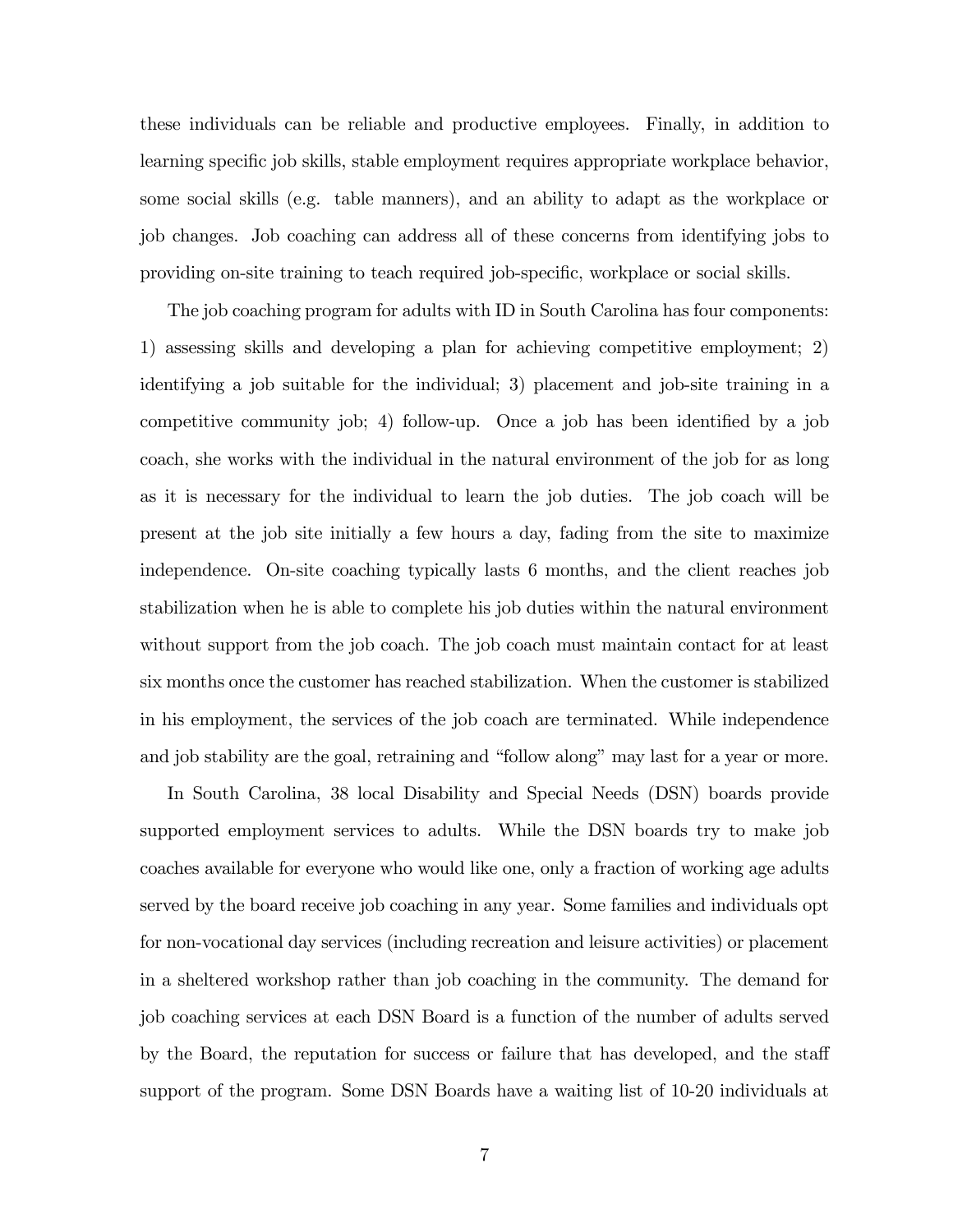any given time while other Boards have a difficult time recruiting participants.

We do not observe whether employment affects disability benefits. Most adults with mental retardation are eligible and do receive Supplemental Security Income (SSI). The SSI program provides cash assistance to aged, blind or disabled individuals who have limited income and resources. Earnings from employment result in lower SSI benefits if the individual's adjusted earnings are sufficiently large. Most working individuals with ID do not reach the substantial gainful activity (SGA) standard, which translates to full-time work  $(37.5 \text{ hours per week})$  at \$6.53 per hour<sup>1</sup>. Thus, individuals with ID who work competitively, with or without a job coach, are usually eligible to maintain their Medicaid benefits which include health insurance and disability related services. Our empirical strategy must also allow for the possibility that there are unobservable individual characteristics that affect both coaching and employment. We discuss this in more detail when we construct our model in Section 4.

## 3 Data and Variables

We obtain administrative data from South Carolina for all individuals with ID who received any service from the Department of Disabilities and Special Needs (DDSN) at any time between 1999 and 2005. Individuals are active in the DDSN data system if they receive any service from the agency during a calendar year. The most common service is "service coordination" which consists of an annual meeting with the individual, his family or staff and other interested parties. This meeting is intended to review goals and coordinate services. When an individual obtains a competitive job, they often stay in the DDSN system for family support services, recreation, or residential services. The full list of services for adults are given in the Appendix.

<sup>&</sup>lt;sup>1</sup>For 2004 and 2005, we have additional data that allows us to get a rough assessment of the impact on SSI benefits for these two years. Without considerations of possible exclusions, about 90 percent of all employed and 86 percent of the employed among job-coached are making below the threshold of SGA which was set to be \$810 for 2004 and \$830 for 2005 for non-blind disabled.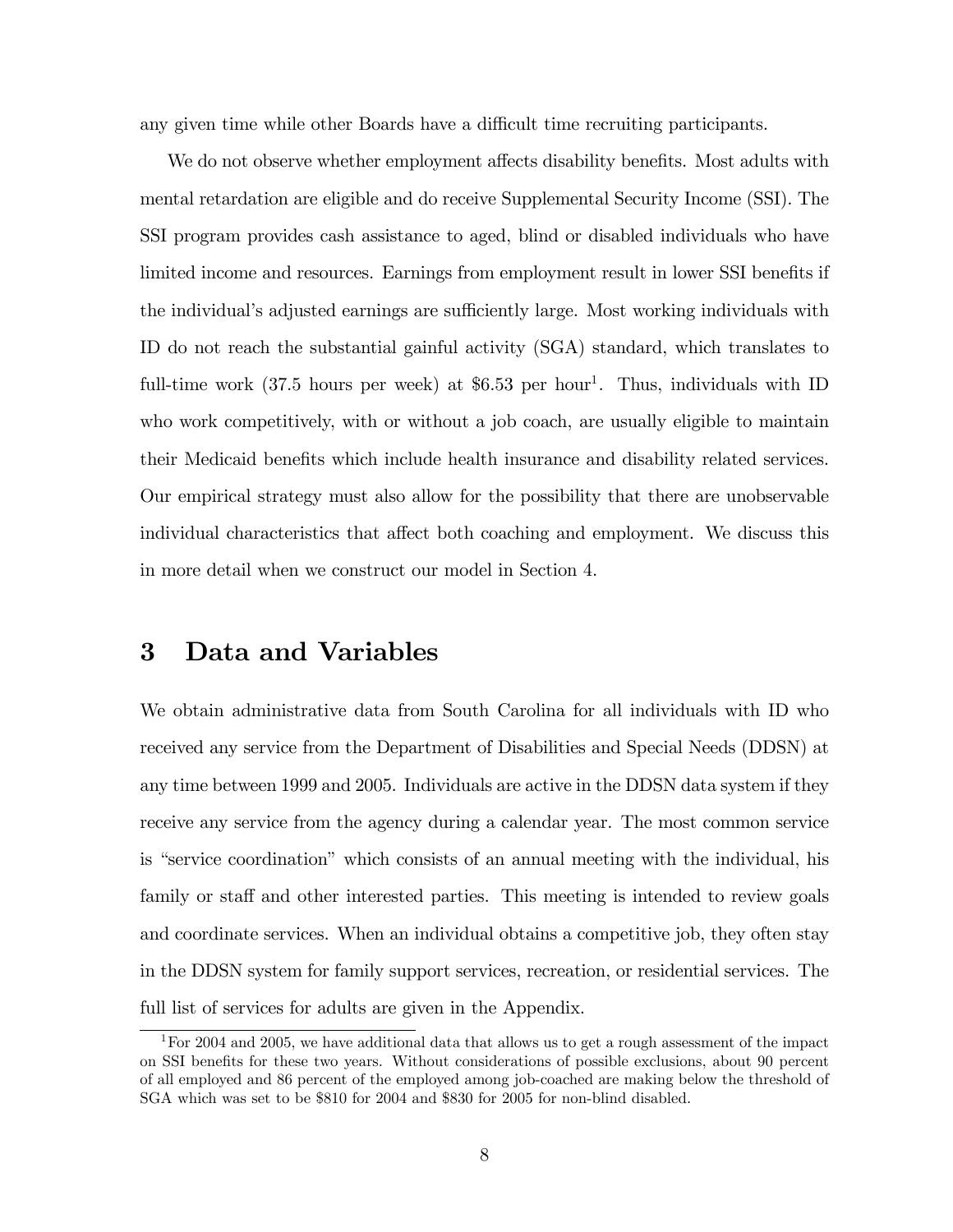To be included, an individual must be between 21 and 65 years of age (inclusive) during the year and have an IQ score above 26 and below 75. Individuals whose primary diagnosis is autism are excluded, as are those who live in intermediate care facilities (group homes with the highest level of supervision for people with ID) or other institutional settings. Because there are very few individuals whose race is identified as other than African American or white, these individuals are also excluded. We also have employment data collected every year, through a collaboration of the University of South Carolina School of Medicine and DDSN, that reports on every individual with ID who obtained, sustained, or lost a job in the last twelve months. The employment data indicates the job title, place of employment, wages earned, and whether a job coach was provided. The final data set includes only individuals with ID who have a linker number for the DDSN administrative data file so information about the individual can be merged with the employment data. The data from the two sources are de-identified for analysis.

Job coaching typically consists of 6 months of on-site training and at least 6 months of follow-up. Our goal is to see whether coaching enables the individual to continue working after the coach has left the job site (but may still be offering continued support via monthly phone calls or visits). Hence we measure the effect of job coaching in year  $t-1$  on the probability of employment in the subsequent year t among the sample of individuals who are unemployed in  $t - 2$ . Because this requires 3 years of observation, we can model employment outcomes for 5 years (2001 to 2005) for all individuals who received any services from DDSN in any year. If the individual has no data from the previous year, then their job coaching variable is set to zero. Of those with incomplete histories, about half of these are individuals who just turned 21 (corresponding to about 3 percent of the observations from each year) and would most likely have been in high school through their 21st birthday. High schools provide some vocational services, but we do not observe this coaching in our data and count them in the not-coached group.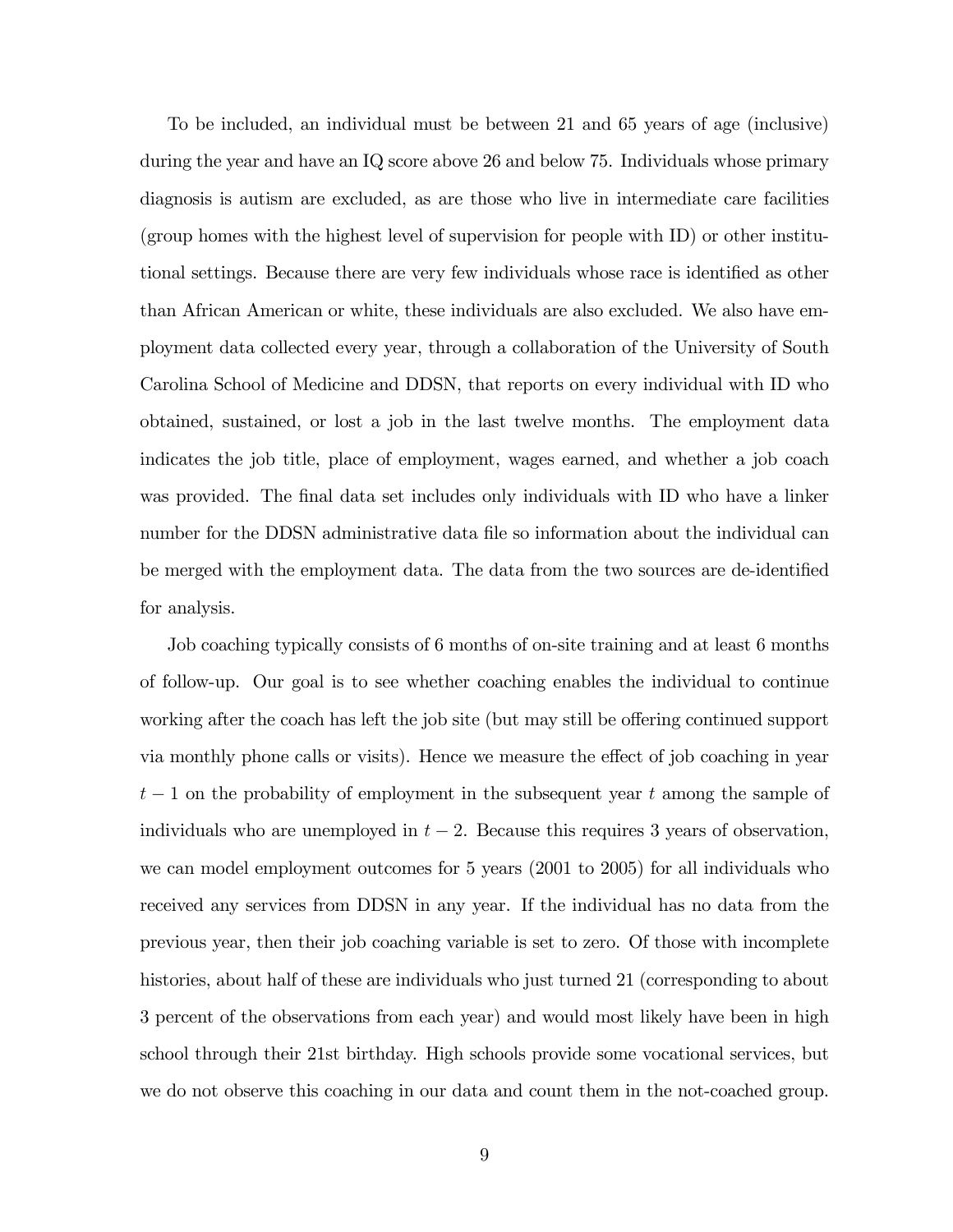We construct a pooled cross section in which individuals are only included once. We begin with a true cross section which was all individuals for whom we observe employment outcomes in 2001 and job coaching status in 2000 that were unemployed in 1999. We then add in individuals who were not in this group (because they were employed in 1999 or had incomplete histories) but for whom we had 3 consecutive years of data with unemployment observed in the Örst year. Excluding duplicates prevents over-representing the substantial fraction of the sample who are never employed in our observation period. Hence, the employment status of the long-term unemployed group will be only measured in the first eligible year (2001). The majority of our data comes from the 2001 cross section, but adding in the unique observations from later years allowed us to increase the sample size from 6625 to 9898.

Since job coaching is intended to facilitate stable employment in integrated settings (rather than sheltered workshops), we screen for employment in jobs with very low pay or very short duration. For the purposes of this study, employment is defined as earning at least \$50 per week for 23 weeks or more (see, for example, Howarth, Mann, Zhou, McDermott, & Butkus, 2006; Pierce, McDermott, & Butkus, 2003; Moran, McDermott, & Butkus, 2002). We consider anyone who works for shorter durations and makes less per week as unemployed.<sup>2</sup> Because our data do not differentiate between on-going onsite coaching, follow-up contact, and any re-training that occurs if there are job changes, we utilize a bivariate measure of job coaching (some or none) in year  $t - 1$ .

<sup>&</sup>lt;sup>2</sup>If individuals are earning less than \$50 per week or employed for fewer than 26 weeks, we do not observe their wages or employment in the data. To gauge sensitivity of the results to the definition of the dependent variable, we increase the cutoff wage to \$60 and find that the results do not change.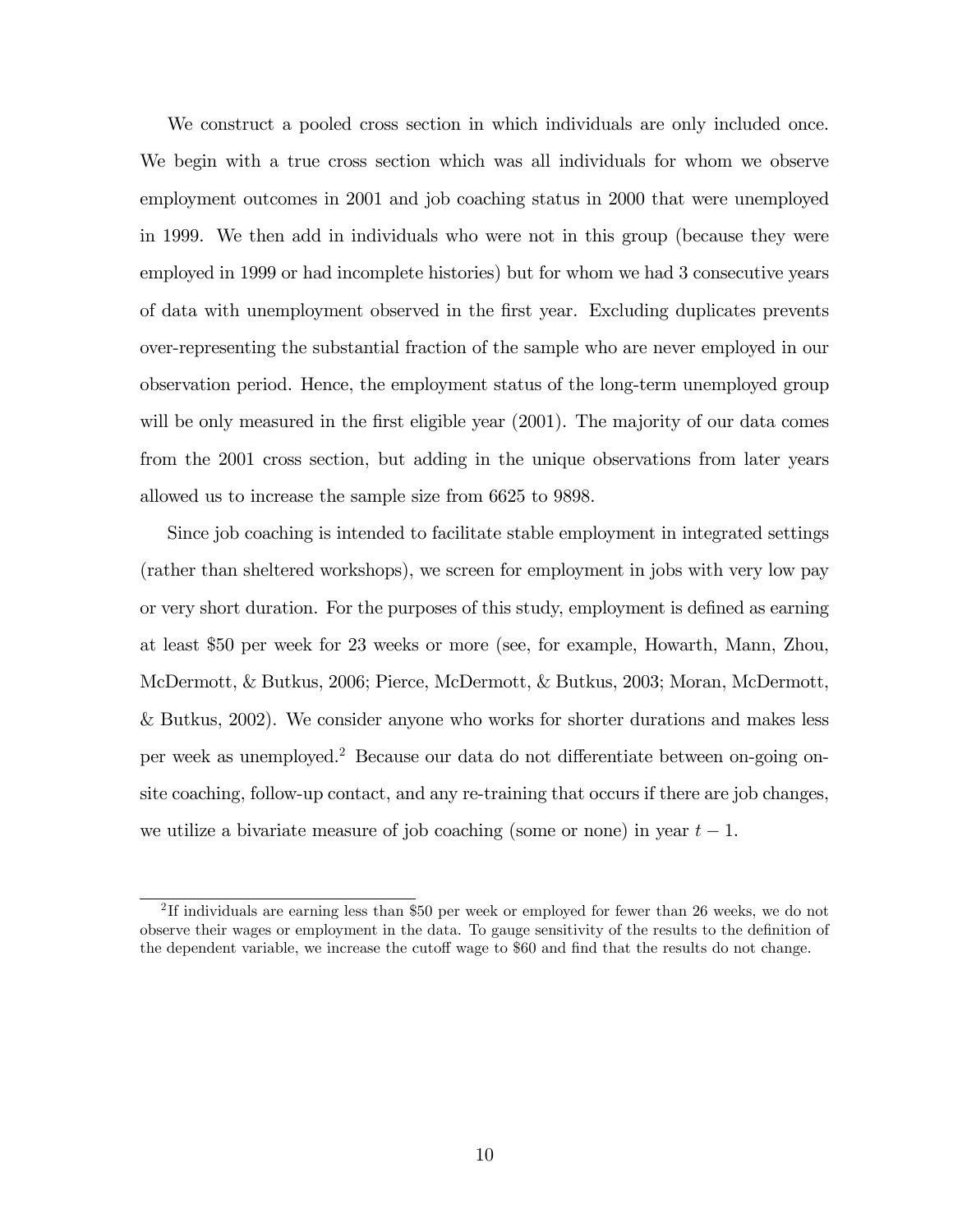| Table 1: Variable Definitions and Descriptive Statistics ( $N=9898$ ) |         |           |                  |              |
|-----------------------------------------------------------------------|---------|-----------|------------------|--------------|
|                                                                       | Mean    | Std. Dev. | Min              | Max          |
| <b>Job Coaching Program</b>                                           | 0.078   | 0.268     | $\theta$         | $\mathbf{1}$ |
| Participation Status in year $t-1$                                    |         |           |                  |              |
| $Dummy = 1$ if Participant                                            |         |           |                  |              |
| Employment Status in year $t$                                         | 0.105   | 0.307     | $\theta$         | 1            |
| $Dummy = 1$ if Employed                                               |         |           |                  |              |
| IQ Score                                                              | 50.87   | 12.75     | 26               | 75           |
| Does Client have any Emotional                                        | 0.225   | 0.417     | $\theta$         | $\mathbf{1}$ |
| or Behavioral Problems?                                               |         |           |                  |              |
| Dummy $=1$ if Yes                                                     |         |           |                  |              |
| Gender of the Client                                                  | 0.471   | 0.499     | $\theta$         | 1            |
| $Dummy = 1$ if Female                                                 |         |           |                  |              |
| Race of the Client                                                    | 0.515   | 0.499     | $\boldsymbol{0}$ | 1            |
| $Dummy = 1$ if African American                                       |         |           |                  |              |
| Age of the Client                                                     | 35.47   | 12.049    | 21               | 65           |
| Age Squared                                                           | 1403.31 | 937.09    | 441              | 4225         |
| Does Client live in                                                   | 0.204   | 0.407     | $\theta$         | $\mathbf{1}$ |
| Supervised Housing?                                                   |         |           |                  |              |
| Dummy $=1$ if Yes                                                     |         |           |                  |              |
| Unemployment Rate in the County                                       | 6.149   | 1.955     | 3.6              | 13.8         |
| Number of Job Coaches                                                 | 0.161   | 0.075     | $\theta$         | 0.400        |
| Divided by Number of Clients Registered                               |         |           |                  |              |
| with the Board                                                        |         |           |                  |              |
|                                                                       |         |           |                  |              |

Variable definitions and descriptive statistics for the sample are shown in Table 1. About half (51 percent) of the sample is African American, and just under half (47.1 percent) of the sample is female. The average age and IQ are, respectively, 35.5 and 50.9. About 23 percent of the sample has some emotional or behavioral problems reported. Finally, 20 percent live in a supervised setting (group homes or supervised apartments), and the remaining 80 percent live with parents or independently.

In Table 2, we stratify our sample by receipt of job coaching services. This table highlights the statistically significant differences between the two groups in terms of observables. On average, the group receiving job coaching consists of individuals who have higher IQ's (53.8 versus 50.6) and who are older (36.7 versus 35.4). Participants are also more likely to be African American (56 percent versus 51 percent) and live in supervised housing (20 percent versus 33 percent). Absolute values of the t-statitics for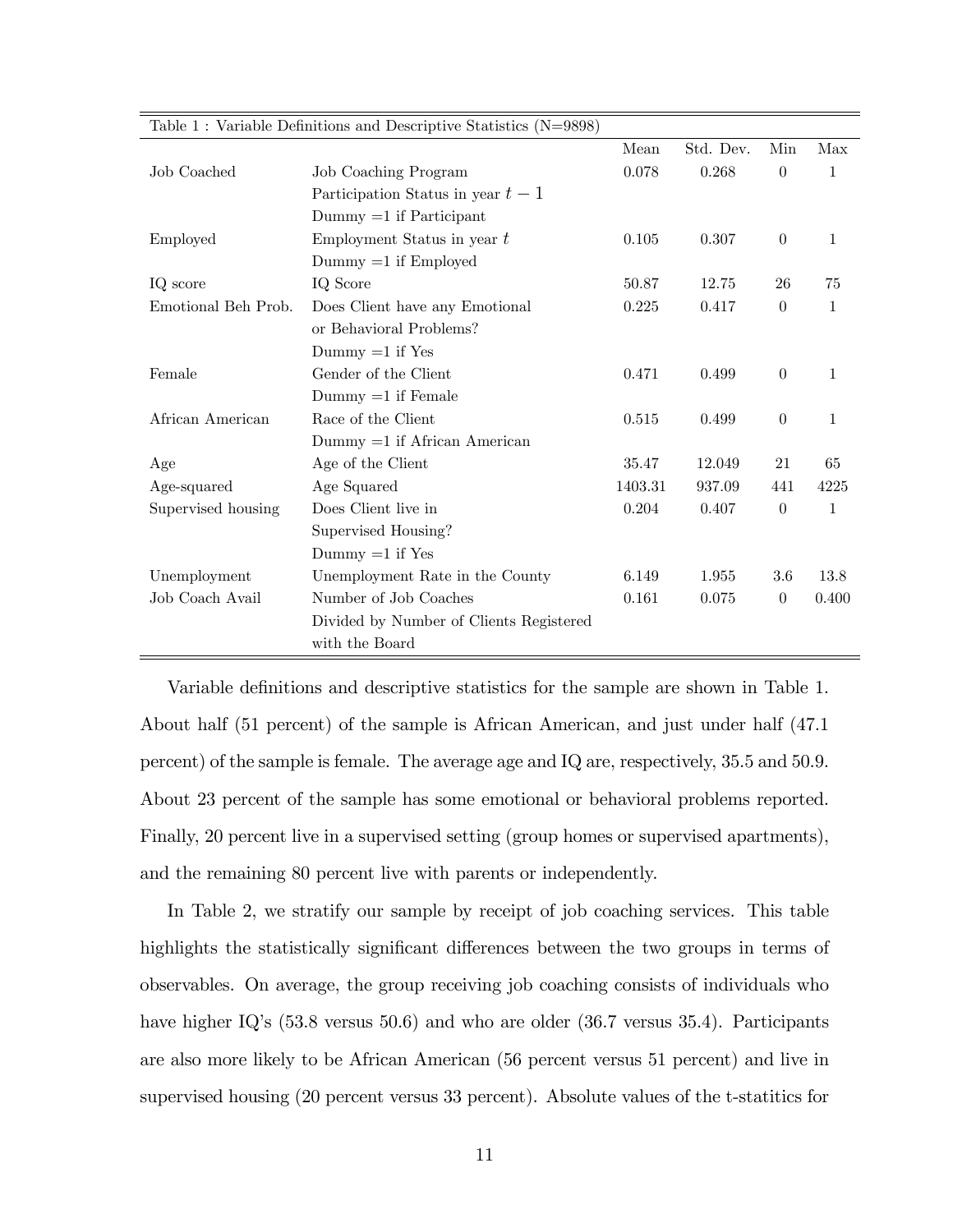| Table 2: Descriptive Statistics by Job Coaching Program Participation Status           |                 |         |             |         |                   |
|----------------------------------------------------------------------------------------|-----------------|---------|-------------|---------|-------------------|
|                                                                                        | Non-Participant |         | Participant |         |                   |
|                                                                                        | $(N=9126)$      |         | $(N=772)$   |         |                   |
| Variable                                                                               | Mean            | Std.Dev | Mean        | Std.Dev | $ t $ -statistics |
| Employment                                                                             | 0.078           | 0.268   | 0.425       | 0.495   | 19.240            |
| IQ score                                                                               | 50.619          | 13.788  | 53.823      | 11.953  | 7.061             |
| Emotional behavioral problems                                                          | 0.227           | 0.418   | 0.202       | 0.402   | 1.654             |
| Female                                                                                 | 0.472           | 0.499   | 0.452       | 0.498   | 1.071             |
| African American                                                                       | 0.511           | 0.499   | 0.557       | 0.497   | 2.469             |
| Age                                                                                    | 35.364          | 12.211  | 36.72       | 9.856   | 3.596             |
| Supervised housing                                                                     | 0.199           | 0.399   | 0.328       | 0.469   | 7.419             |
| Unemployment                                                                           | 6.15            | 1.952   | 6.138       | 2.001   | 0.160             |
| Job coach availability                                                                 | 0.158           | 0.074   | 0.198       | 0.073   | 14.603            |
| Note: Absolute value of the t-statistics for the differences of the means are reported |                 |         |             |         |                   |

differences in means are reported in the last column of Table 2.

## 4 Model and Estimation

#### 4.1 Model

Our conceptual framework begins with the observation that among individuals with ID, those with lower IQ or emotional and behavioral problems are less likely to participate in job coaching. We expect that those characteristics also hinder employment, but job coaches can help to overcome these deficits by providing on-site training, working with employers to help them supervise effectively, teaching social skills, and finding good matches between individual skill sets and employment settings. Thus, we may expect that the relationship between individual characteristics and employment probability will differ for those who are coached and those who are not. We incorporate this possibility into our model by using two separate latent indices for employment outcomes, one for the coached state and one for the non-coached state. Because factors unobserved by us may a§ect the success in the program, our model also allows for observationally equivalent individuals to have heterogeneous responses to job coaching. If the unobserved factor is correlated with program participation, an instrumental variables (IV) approach is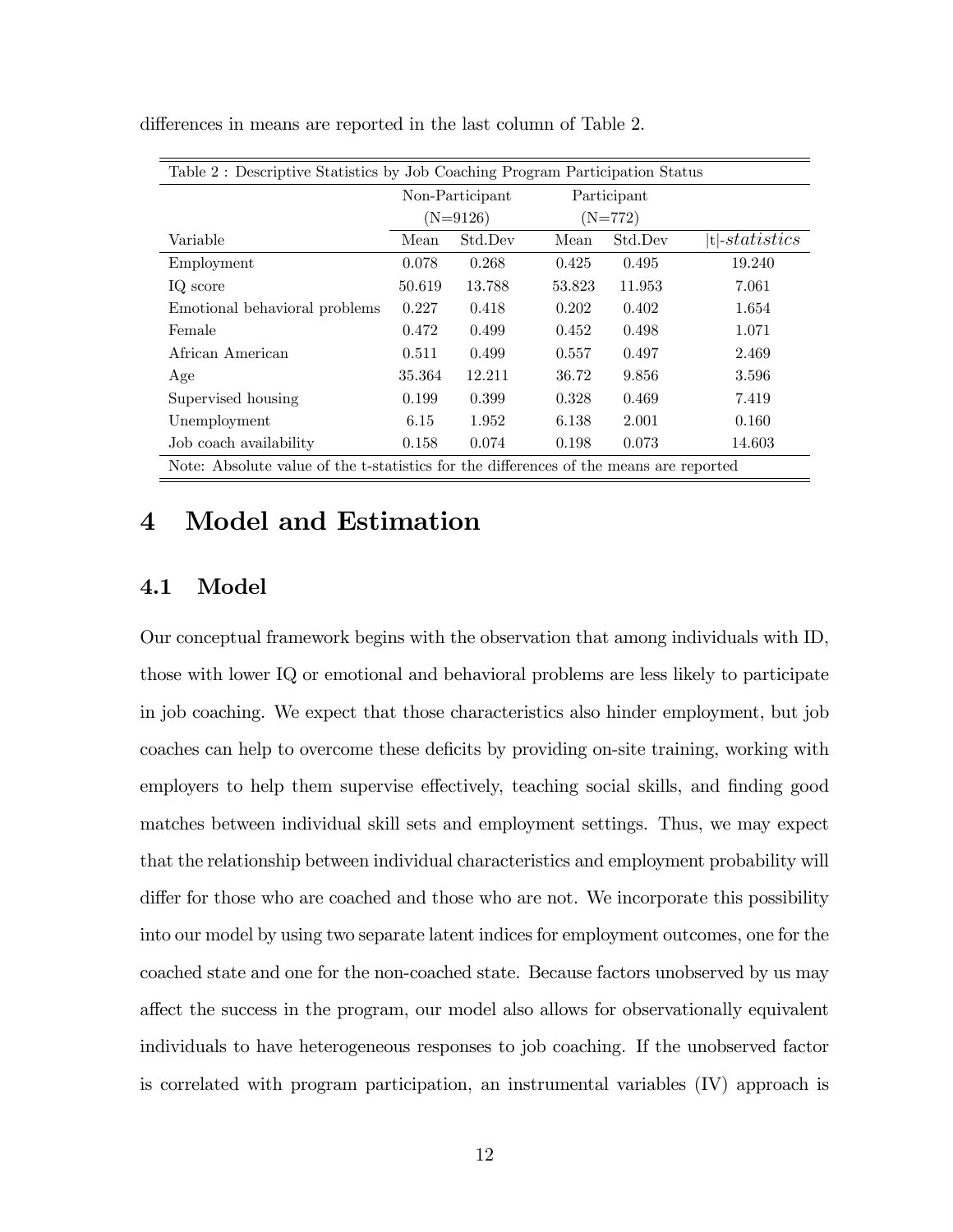needed to produce unbiased estimates. However, if knowledge of idiosyncratic gains affects the likelihood of being job coached, then we have the condition termed "essential heterogeneity" and IV estimates will be biased. To address this concern, Aakvik, et  $al.$  (2005) develop a discrete outcome factor structure model to analyze the effects of a vocational rehabilitation program on employment outcome that provides the basis for our econometric approach. If there is no essential heterogeneity, then their model collapses to a standard IV model.

There are three latent indices in our model, one for job coaching  $(J^*)$ , the other two for employment  $(E^*)$ . The first index is defined as follows:

$$
J_i^* = Z_i \gamma - V_i
$$
  
\n
$$
J_i = 1 \text{ if } J_i^* \geq 0, J_i = 0 \text{ otherwise}
$$
\n(1)

where  $J_i$  is the observed participation status,  $Z_i$  is a vector of individual characteristics reported in the DDSN record and  $V_i$  is an unobserved individual error term. As we discuss above, we do not directly observe the selection process. Our discussion with o¢cials in the program suggests that both self-selection and recruitment play a role. For simplicity in the discussion below and for later use in our policy simulations, we will describe the process in terms of recruitment. However, our model can be interpreted either way.

The employment latent index is allowed to differ by participation status for observationally equivalent individuals. For participants, the employment status is determined by:

$$
E_{1i}^{*} = X_{i}\beta_{1} - U_{1i}
$$
  
\n
$$
E_{1i} = 1 \text{ if } E_{1i}^{*} \ge 0, E_{1i} = 0 \text{ otherwise,}
$$
\n(2)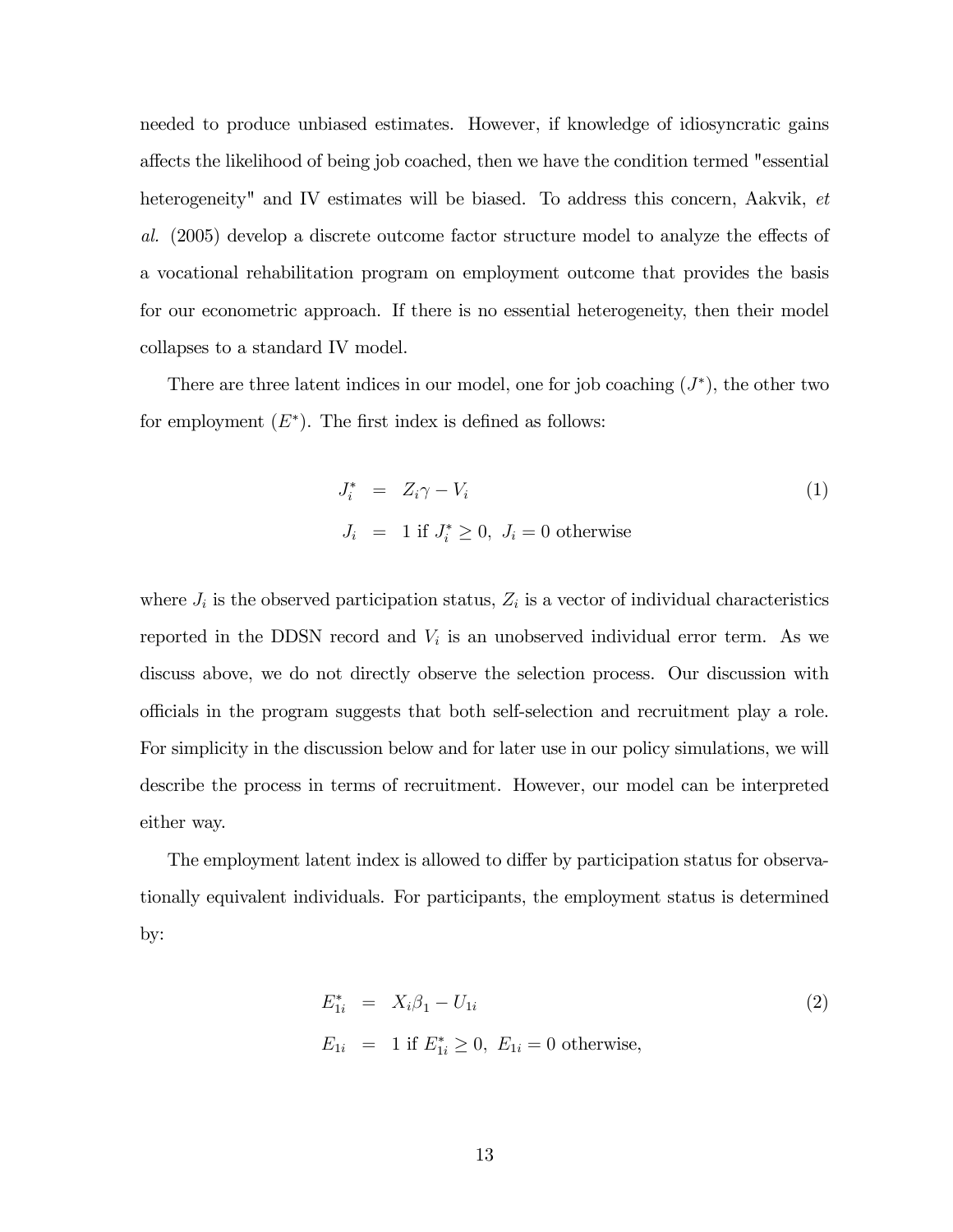where  $E_{1i}$  is the employment outcome for individual i given participation in job coaching,  $X_i$  is a vector of observed individual characteristics, and  $U_{1i}$  is the unobserved shocks for participants. For non-participants, the index is:

$$
E_{0i}^* = X_i \beta_0 - U_{0i}
$$
  
\n
$$
E_{0i} = 1 \text{ if } E_{0i}^* \ge 0, E_{0i} = 0 \text{ otherwise,}
$$
\n(3)

where  $E_{0i}$  is the employment outcome for individual i given that she is not job coached. The error term  $U_{0i}$  is the unobserved shocks for non-participants. In this model,  $\Delta_i =$  $E_{1i} - E_{0i}$  is the effect of participation in job coaching on the employment outcome.

In order to identify the unobserved gains from treatment, we model the relationship between the unobserved factors that determine employment and treatment as follows:

$$
V_i = -\theta_i + \varepsilon_i \tag{4a}
$$

$$
U_{1i} = -\alpha_1 \theta_i + \varepsilon_{1i} \tag{4b}
$$

$$
U_{0i} = -\alpha_0 \theta_i + \varepsilon_{0i} \tag{4c}
$$

where  $\theta_i$  is the common unobserved factor. If either  $\alpha_0$  or  $\alpha_1$  is non-zero, then we have essential heterogeneity. We assume that  $\theta$ ,  $\varepsilon$ ,  $\varepsilon_1$ ,  $\varepsilon_0$  are independently and identically normally distributed error terms.

Due to nonlinearities, the model is identified even without an exclusion restriction. However, we find inclusion of an instrument substantially increases the fit of the model. When choosing our instrument, our strategy is similar to Aakvik, et al. (2005) in seeking a measure of treatment availability that is correlated with participation in the program (vocational rehabilitation in their case), but does not affect employment probability other than through the effect of program participation. Aakvik et al. have a direct measure of the length of the queue for entering the program that they use as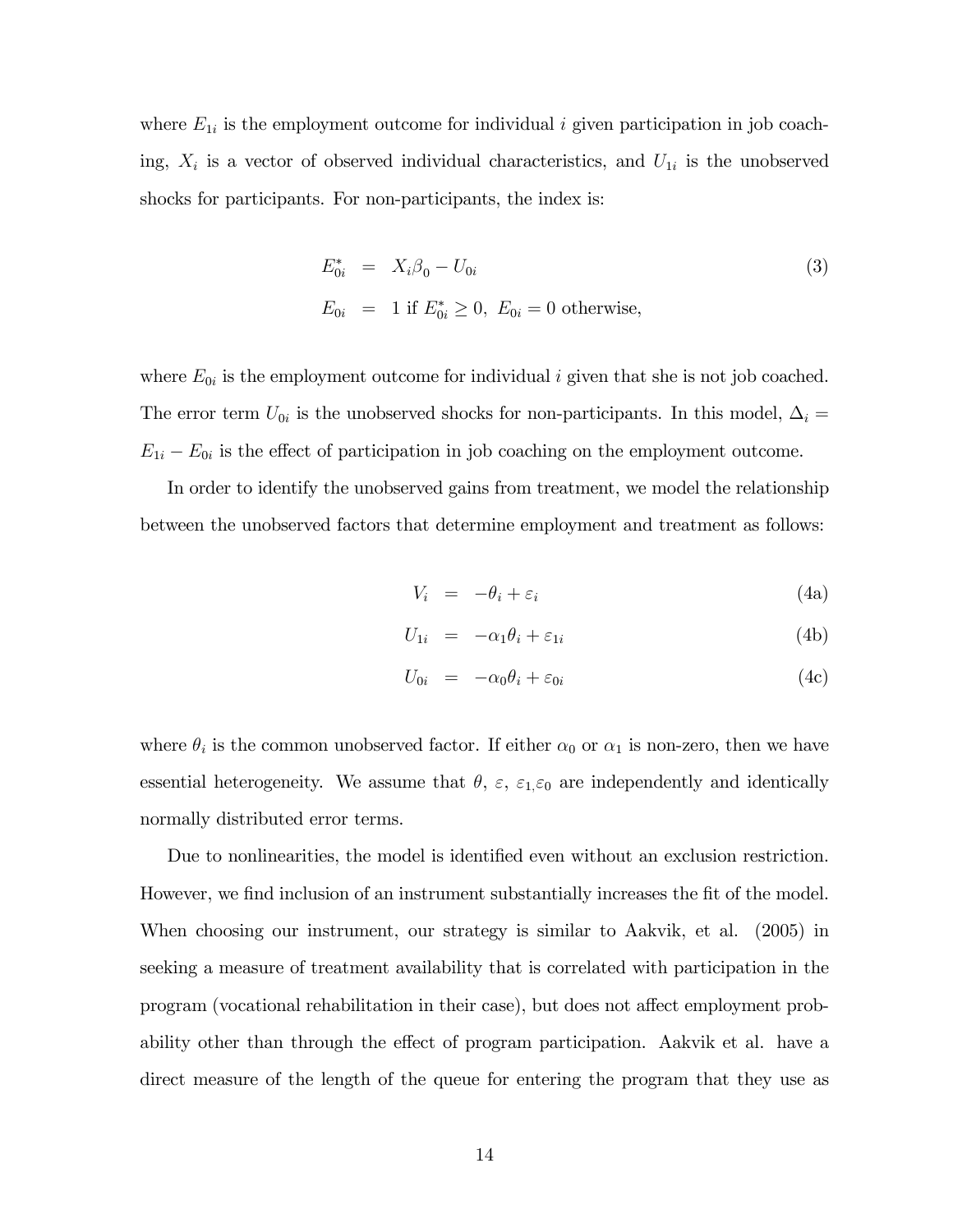their instrument. While we have no way of directly measuring how long individuals have to wait before entering the program, we do have a board-level measure of job coaching availability. This measure is the ratio of individuals receiving job coaching to clients registered at each disability board in each year. We show below in Table 3 that the percent of clients participating in the job coaching program at the board level is a statistically significant predictor of individual participation in job coaching. McInnes et al. (2010) use the same data to model employment outcomes in a panel data analysis and find that this is a valid instrument. We also include two time-varying variables (an indicator for whether the individual resides in supervised housing and the county unemployment rate for year  $t-1$ ) and find both are significant predictors of participation. Given that we control for current values (year  $t$ ) of these variables in the employment equation, we do not expect the previous period values to have an independent ináuence on current employment status.

#### 4.2 The Likelihood Function

The likelihood function has the following form

$$
L = \prod_{i=1}^{N} \int \Pr(J_i, E_i | X_i, Z_i, \theta) \phi(\theta) d\theta,
$$
\n(5)

where

$$
Pr(J_i, E_i | X_i, Z_i, \theta) = Pr(E_i | X_i, J_i, \theta) Pr(J_i | Z_i, \theta),
$$

and  $\phi$  is the standard normal probability distribution function. Since  $\theta$  is not observed, we need to integrate it out. We numerically approximate this integration over 100 draws from a standard normal distribution.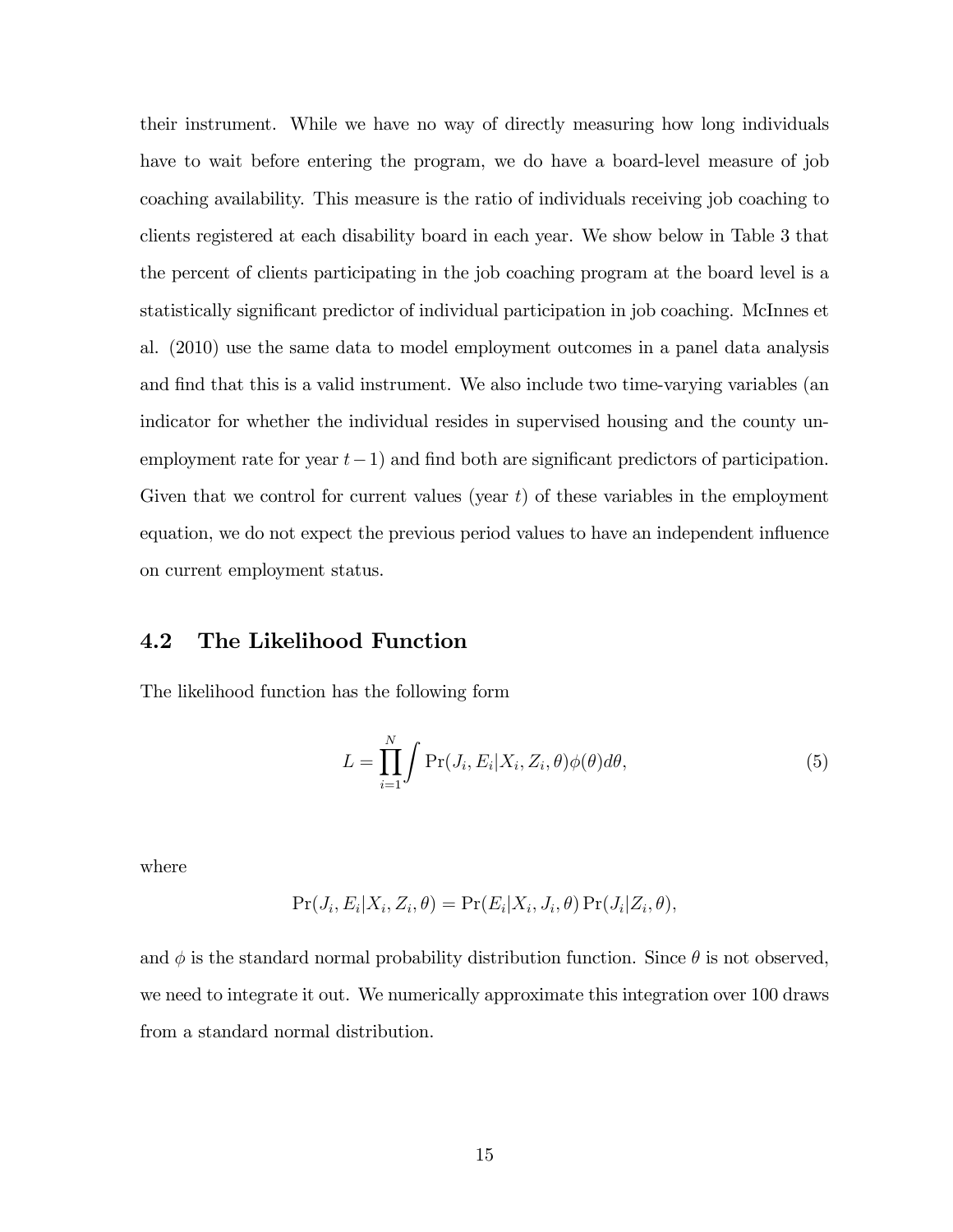## 5 Estimation results

The parameter estimates of the latent index model are reported in Table 3. First we consider the characteristics that affect the likelihood of being job coached. Males, African Americans, older individuals, and those individuals who live in supervised settings are more likely to participate. Having no emotional and behavioral problems reported and having a higher IQ also significantly increase the probability of participating in job coaching. Our instruments for participation are all strongly statistically significant. The probability of being job coached in t-1 increases with the contemporaneous (that is, the t-1) county unemployment rate, job coaching frequency, and the individual's residence in a supervised setting. Residents in supervised settings may have more access to services, including job coaching, increasing the likelihood of participation.

Next we look at the coefficient estimates for the latent indices that define employment in period t. The characteristics that increase the likelihood of participation also tend to increase the likelihood of employment in the subsequent year whether or not the individual is job coached. However, the effects are generally much smaller and not significant when job coached. Thus, having a job coach helps individuals overcome the labor market losses associated with certain characteristics. This suggests that job coaches are good at finding suitable employment for all types of clients - as long as jobs are available. We do see that living in a county with higher unemployment rates reduces employment probability whether coached or not. We also see that living arrangements a§ect employment outcomes regardless of job coaching status. Supervised residential settings may offer other employment supports (e.g. transportation) that aid in finding and keeping jobs even without a job coach.<sup>3</sup>

<sup>&</sup>lt;sup>3</sup>Lagged housing may be directly correlated with employment success in t and also correlated with contemporaneous housing. To gauge sensitivity to this, we estimate with lagged housing in all indices and find the results do not change. We also try excluding housing status from the job coaching equation and find that the results are qualitatively similar.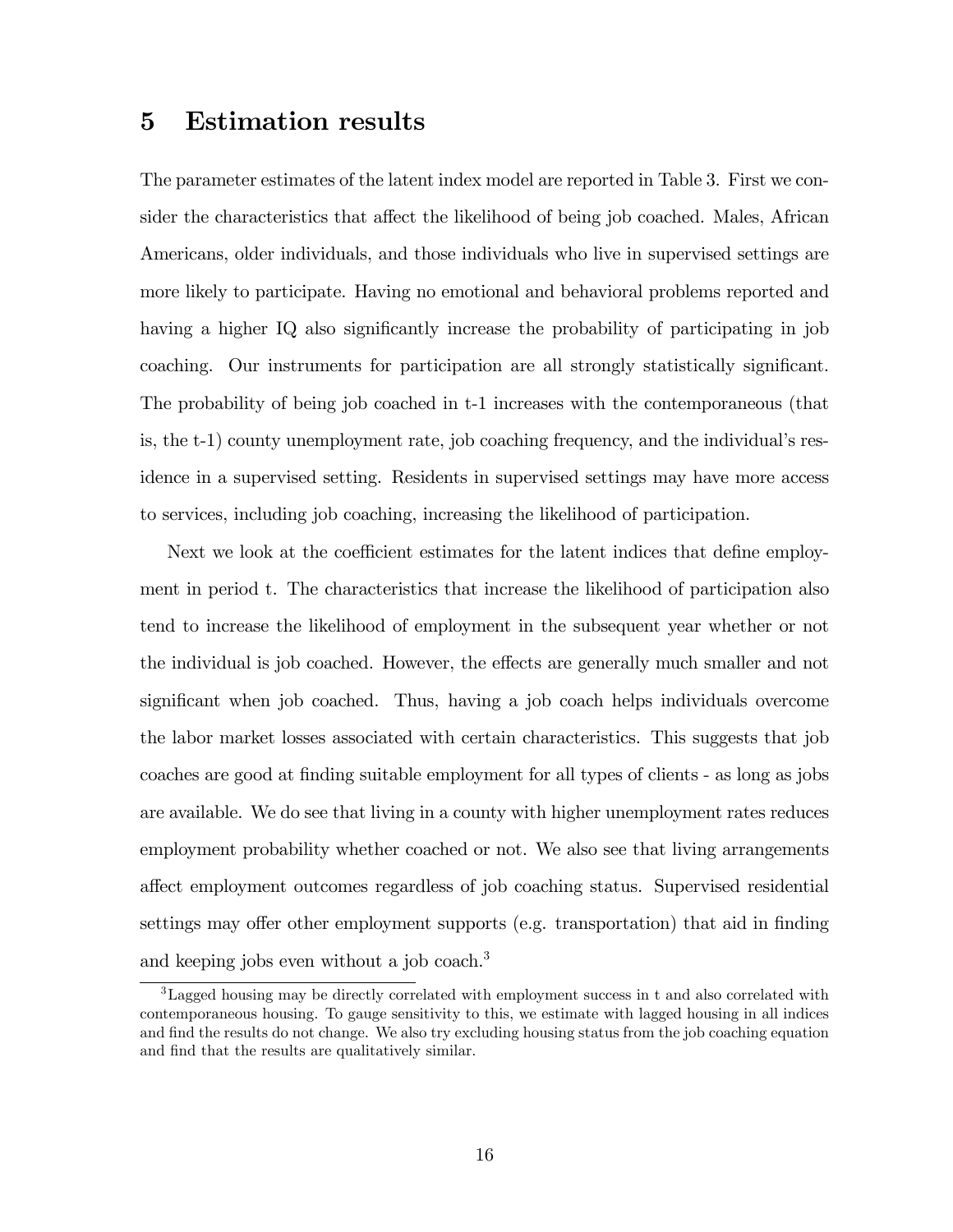| Table 3: Employment and Job Coaching Program Participation Probability Estimates |                  |              |                      |
|----------------------------------------------------------------------------------|------------------|--------------|----------------------|
|                                                                                  | Employment $(t)$ |              | Job Coaching $(t-1)$ |
|                                                                                  | Non-participant  | Participant  |                      |
| Constant                                                                         | $-2.609$ ***     | $-0.917$     | $-7.239$ ***         |
|                                                                                  | (0.532)          | (1.233)      | (0.340)              |
| Female                                                                           | $-0.207$ ***     | $-0.091$     | $-0.094$ *           |
|                                                                                  | (0.051)          | (0.094)      | (0.055)              |
| African American                                                                 | $0.176$ ***      | 0.116        | $0.151$ **           |
|                                                                                  | (0.052)          | (0.102)      | (0.056)              |
| Age/10                                                                           | $0.594$ ***      | 0.474        | $1.816$ ***          |
|                                                                                  | (0.194)          | (0.430)      | (0.168)              |
| Age-squared/100                                                                  | $-0.080$ ***     | $-0.067$     | $-0.239$ ***         |
|                                                                                  | (0.025)          | (0.054)      | (0.021)              |
| IQ                                                                               | $0.010$ ***      | $0.002\,$    | $0.018$ ***          |
|                                                                                  | (0.003)          | (0.004)      | (0.002)              |
| <b>Emotional Problems</b>                                                        | $-0.272$ ***     | $-0.114$     | $-0.318$ ***         |
|                                                                                  | (0.070)          | (0.125)      | (0.068)              |
| Unemployment Rate                                                                | $-0.061$ ***     | $-0.069$ *** |                      |
|                                                                                  | (0.013)          | (0.025)      |                      |
| Supervised $(t)$                                                                 | $0.169$ **       | $0.370$ ***  |                      |
|                                                                                  | (0.082)          | (0.134)      |                      |
| Job Coaching Avail $(t-1)$                                                       |                  |              | $4.961$ ***          |
|                                                                                  |                  |              | (0.378)              |
| Supervised $(t-1)$                                                               |                  |              | $0.613$ ***          |
|                                                                                  |                  |              | (0.067)              |
| Unemployment Rate $(t-1)$                                                        |                  |              | $0.048$ ***          |
|                                                                                  |                  |              | (0.015)              |
| $\alpha_0$                                                                       | $0.436\,$        |              |                      |
|                                                                                  | (0.286)          |              |                      |
| $\alpha_1$                                                                       | $0.126\,$        |              |                      |
|                                                                                  | (0.369)          |              |                      |
| ATE                                                                              | 0.225            |              |                      |
| TT                                                                               | 0.174            |              |                      |
| Number of Observations                                                           | 9898             |              |                      |
| Log likelihood                                                                   | $-5422$          |              |                      |
| Notes:                                                                           |                  |              |                      |
| Model is estimated using Fortran90                                               |                  |              |                      |
| Standard errors in parentheses: * significant at 10 percent;                     |                  |              |                      |
|                                                                                  |                  |              |                      |

 $^{**}$  significant at 5 percent;  $^{***}$  significant at 1 percent

Table 3 also gives the estimates of the factor coefficients  $\alpha_0$  and  $\alpha_1$ . Both factors are positive, indicating that the unobservables that make an individual less likely to participate are associated with lower employment probability. We also find  $\alpha_0 > \alpha_1$  indicating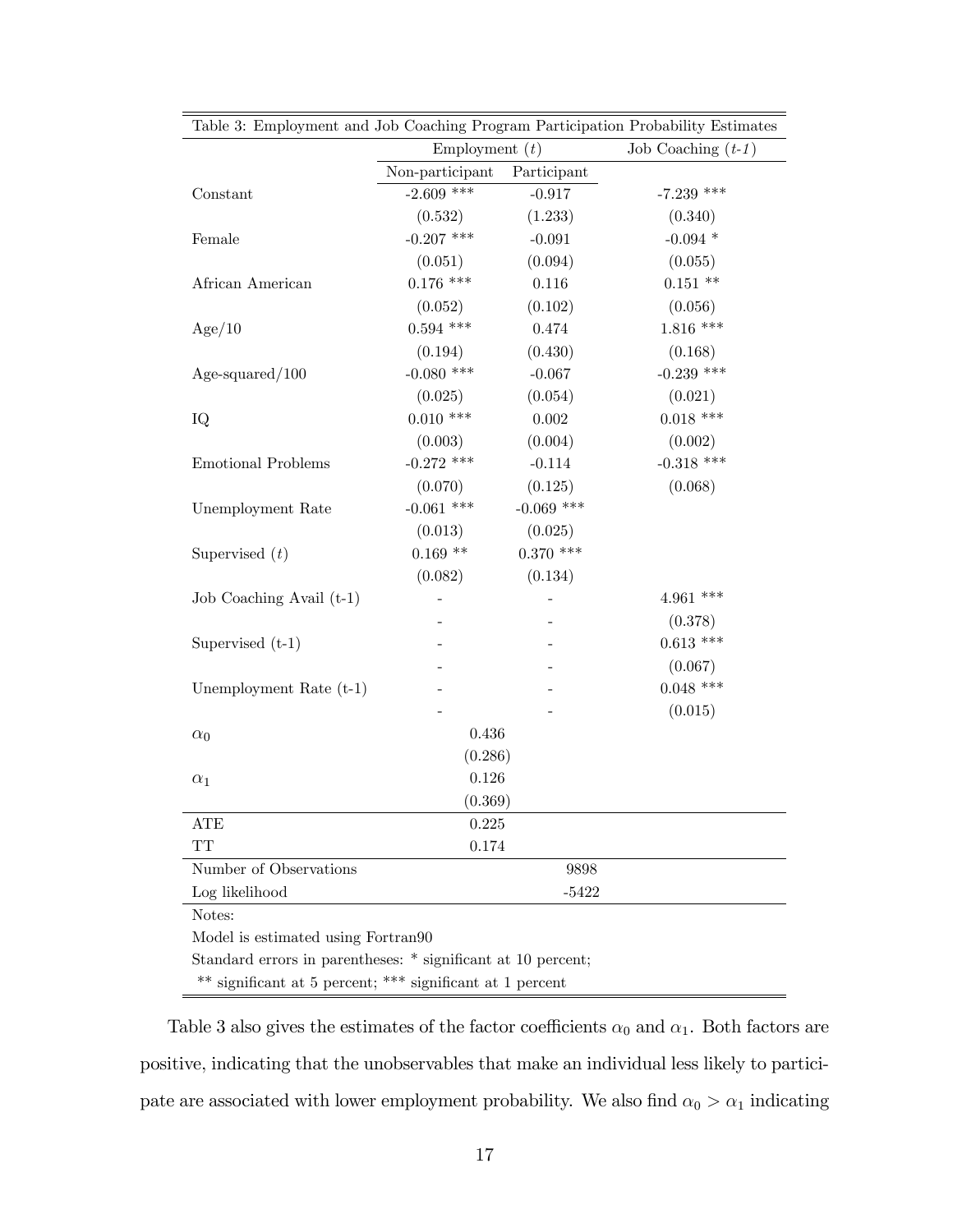that the negative effect on employment is greater when not job coached. That is, the person who does not look very employable (based on factors observable to individuals and perhaps policy makers, but not the econometrician) would, if treated, gain in terms of employment probability. However, since neither factor is significantly different than zero, we conclude that there is no significant sorting on unobserved gains in this program as currently deployed. Later in our simulations we will consider the potential benefits were the program to target individuals based on observed and unobserved gains.

The results in Table 3 also show that job coaching works. The average treatment effect (ATE) is estimated to be about 0.23. That is, the probability of employment increases by almost 23 percentage points on average when a randomly chosen person is job coached. If we measure the gains only among those who are actually job coached (TT), the gain is only about 17 percentage points. This indicates that the individuals who are enrolled in the program are not the ones with the most potential to gain. Thus, the program is not reaching its full potential, and program resources can be reallocated to improve total employment.

The estimated correlations between the observable components of the latent indices, shown below in Table 4, also indicate the potential for gains from reallocating job coaches. From the first correlation, we see that the observable factors influencing employment are strongly correlated between the job-coached and non-job-coached individuals. The second and third correlations indicate that the characteristics that are positively associated with job coaching are also positively associated with employment with or without a job coach. The correlation is slightly higher for the non-coached state. From the last correlation, we see that the observable gains in the likelihood of employment due to job coaching are negatively correlated with the probability of being job coached. This reiterates our conclusions from above (e.g ATE > TT) that the program is not reaching those with the most to gain.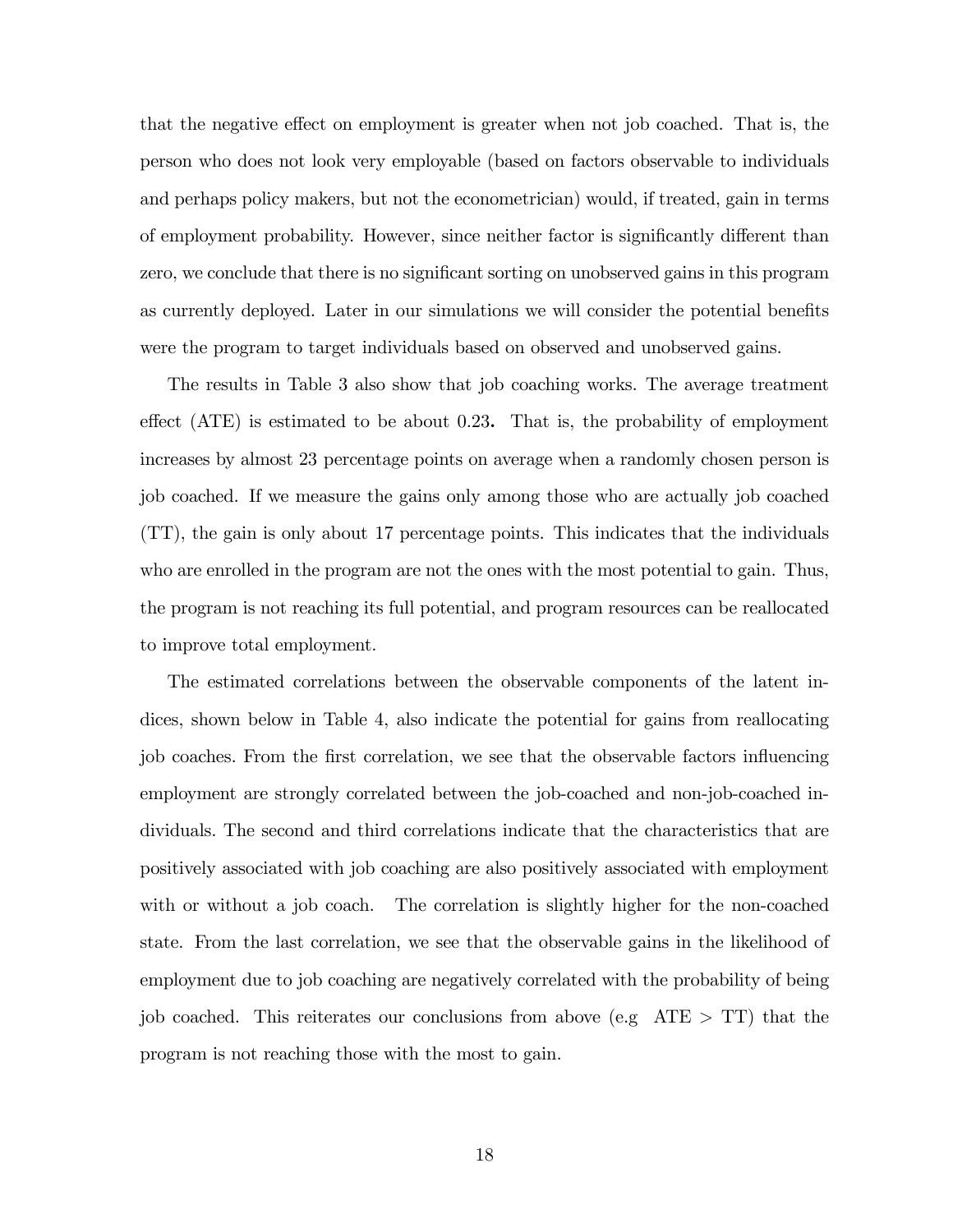| Table 4: Correlations Between Latent Indices |           |
|----------------------------------------------|-----------|
| $Corr(X\beta_1, X\beta_0)$                   | 0.7384    |
| $Corr(X\beta_1, Z\gamma)$                    | 0.4979    |
| $Corr(X\beta_0, Z\gamma)$                    | 0.5866    |
| $Corr(X(\beta_1 - \beta_0), Z\gamma)$        | $-0.2754$ |

The degree to which the treatment effect varies with observable characteristics can be seen from the estimates of the marginal effect of each observable characteristic on the expected gains. Table 5 reports these estimates. We see that marginal gains are largest for females, Caucasians, and those with lower IQ and emotional and behavior problems. Those who live in high unemployment counties and supervised settings also have greater gains.

| Table 5: Marginal Effects of Regressors on the Expected Gain from Participation |                                                        |           |  |  |
|---------------------------------------------------------------------------------|--------------------------------------------------------|-----------|--|--|
| Regressors                                                                      | $\partial E(\triangle X=x)$<br>$E_x$<br>$\partial x_K$ | std. dev. |  |  |
| Female                                                                          | 0.067                                                  | 0.022     |  |  |
| African American                                                                | $-0.056$                                               | 0.023     |  |  |
| Age                                                                             | 0.031                                                  | 0.296     |  |  |
| IQ score                                                                        | $-0.004$                                               | 0.001     |  |  |
| Emotional behavioral problems                                                   | 0.595                                                  | 0.141     |  |  |
| Unemployment                                                                    | 0.061                                                  | 0.193     |  |  |
| Supervised                                                                      | 0.538                                                  | 0.153     |  |  |

Notes: The marginal effects are calculated as the difference in gains from participation resulting from a one unit change in the covariate value. For dummy variables, the marginal gains are calculated as the difference in gains as the value of the dummy is changed from zero to one. For example, to calculate the marginal effect of being female, we first set the female dummy equal to one for everyone (leaving all other variables unchanged) and calculate the ATE for each individual. We then set it equal to zero, and recalculate the ATEs. Finally we calculate the difference in ATEs and average over the population. To obtain the standard errors, we repeated this with a set of 200 coefficient estimates obtained by bootstrapping

## 6 Policy Simulations

The purpose of this paper is to see whether job coaching resources can be more efficiently deployed. Our model estimates indicate that there is room for improvement. The advantage of the structural factor model that we employ is that it can be used to develop and assess counterfactual reallocations of program resources. We simulate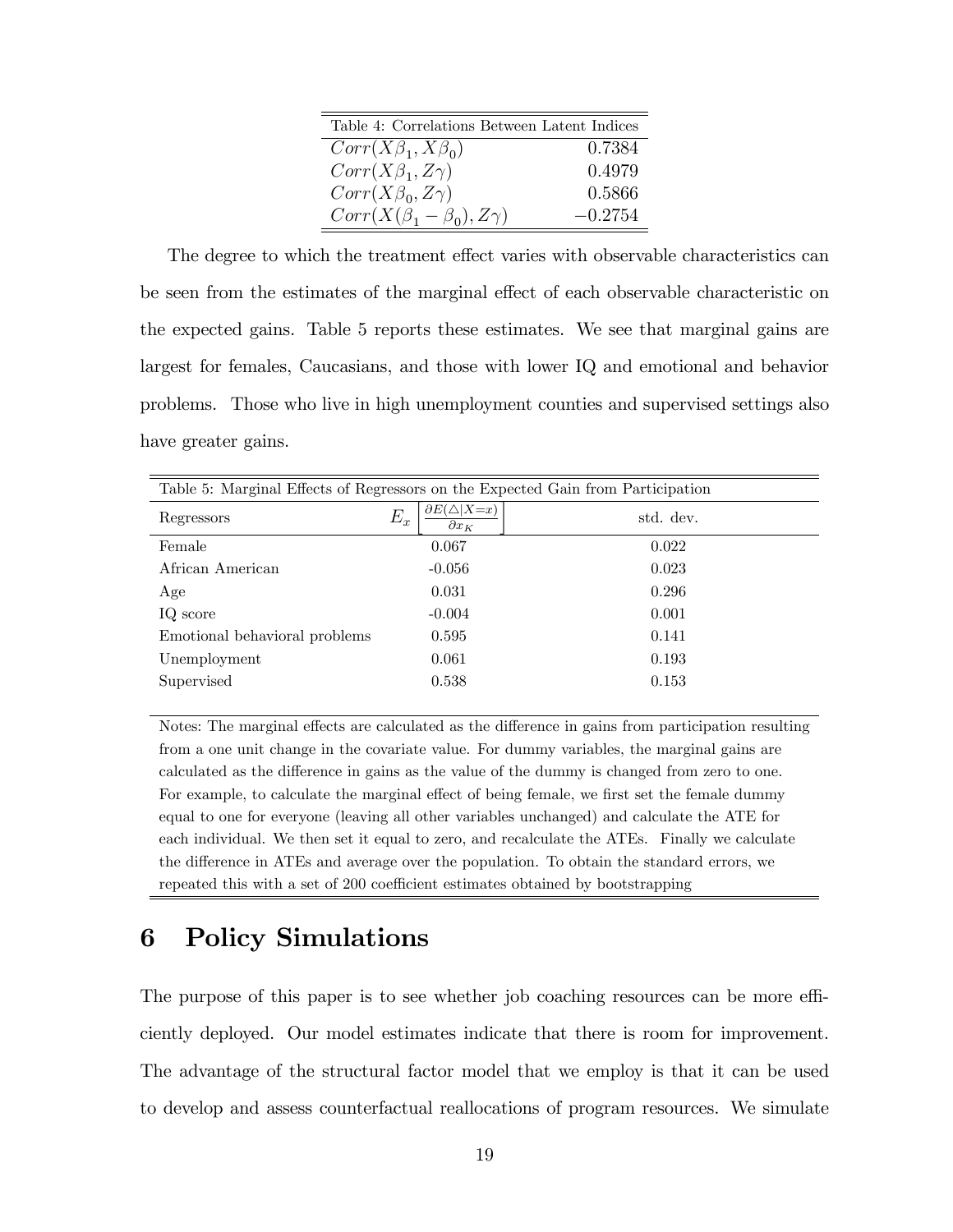several different allocations of job coaches to individuals to see whether a more targeted approach would increase the effectiveness of the program and, if so, by how much.

We consider four alternative schemes for allocating job coaches to individuals:

- 1. Random assignment of job coaches
- 2. Coach the ones with the highest gains
- 3. Coach the ones who are the most employable if coached
- 4. Coach the ones who are the least employable if not job coached

The random lottery assignment serves as a benchmark for measuring the efficiency of the current assignment regime. The calculated ATE and TT above shows us that a random re-assignment of all existing job coaches across DDSN clients will improve outcomes, but by how much? Next we consider the perfect targeting scheme (coach the ones with highest gains) and compare it to two other reallocation schemes that may be more feasible since they require less information. Coaching the most employable if coached is commonly referred to as cream skimming and it is thought to occur in most programs when evaluation is based on the success of participants (Heckman, et al., 2011). Coaching the least employable if not coached can be called bottom scraping. While less efficient than targeting gains, this scheme may serve other social goals. As benchmark for how much can be gained from re-allocating job coaches, we also consider a 50 percent increase in the number of job coaches (using the estimates for the participation model and keeping the distribution of job coaches constant across boards).

To compare the results of the alternative job coaching allocations, we simulate the employment outcomes under each and compare the aggregate probability of employment. Reallocating job coaches may cause aggregate employment to rise or fall, depending on the efficiency of the current allocation system relative to the alternative. To better understand where the relative gains and losses are, we also disaggregate gains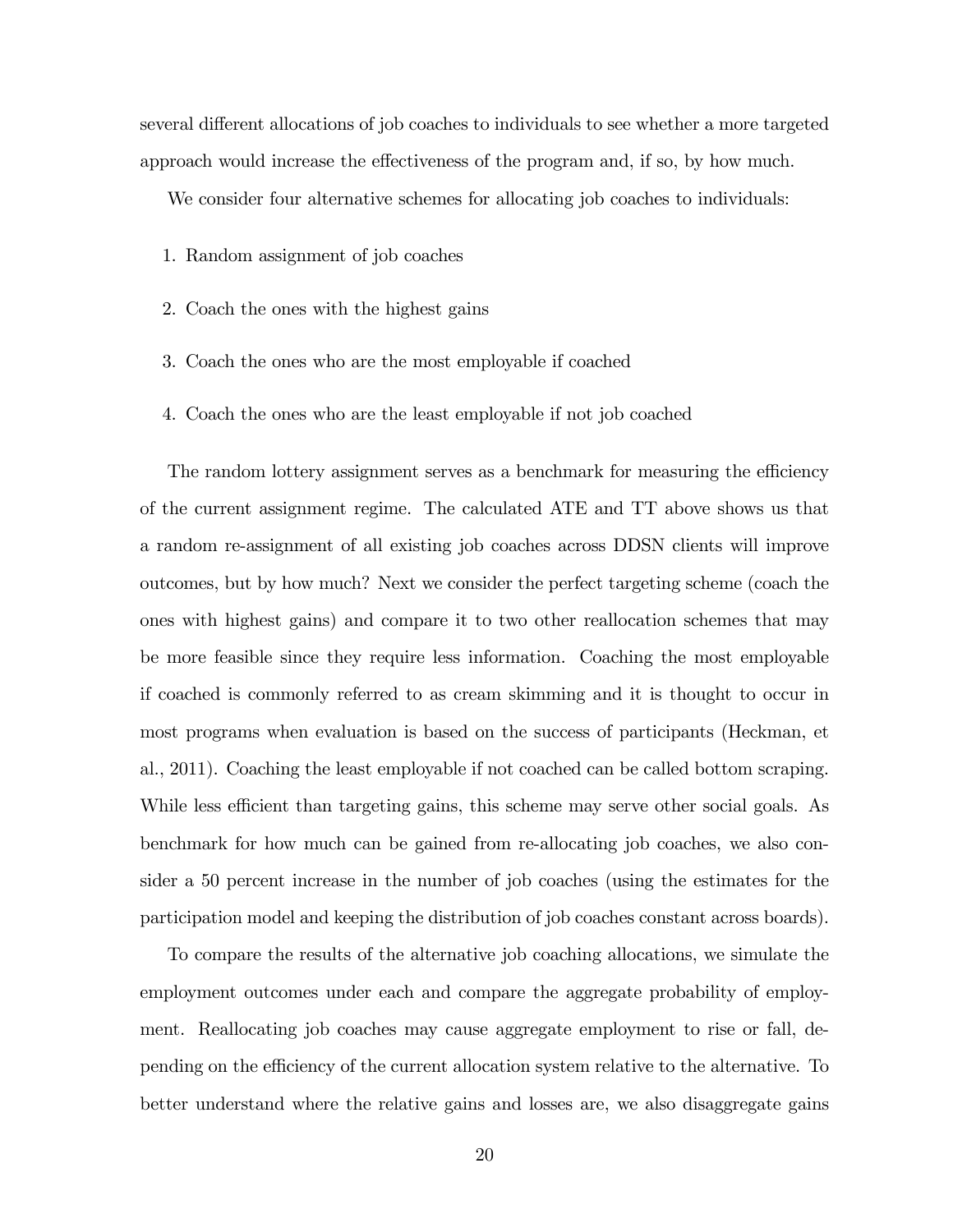from re-assignment to the actual participants and non-participants. An example helps to explain why this matters. In the spirit of Roy's (1951) model of selection, suppose that Bob's marginal benefit from coaching is high but his employment probability if coached is still low. Joe is likely to be employed with or without the program. Now compare the possible outcomes of sorting on employability to sorting on gains. Sorting on employability makes job coaching look very successful: Joe is coached and likely to be employed while Bob is not coached and likely to be unemployed. Sorting on gains will allocate the coach to Bob rather than Joe, and job coaching will not appear to be very successful compared to no job coaching, but the overall employment level will be higher.

Our procedures for the simulations are as follows: for each person in the sample, we replace the unknown stochastic terms with independent random draws from the standard normal distribution. Then we use the Ötted values from the model to predict the probability of being employed when job coached and when not job coached. Because the outcomes of each simulation will depend on the outcome of random draws, we create 100 simulated versions of each person and constructed 100 simulated populations and then average the results over these simulated populations.

For the random lottery assignment, we draw a lottery number for each individual from the uniform distribution. We then rank by the lottery number and re-assign the job coaches to those with the highest lottery numbers holding the number of job coaching participants fixed at 772. Note that we allow for reassignment within and across boards, allowing us to capture the employment gains produced by the allocation of coaches by boards and to boards. If the same number of individuals are coached but the assignment is randomized by lottery, the simulated employment rate would rise from 10.7 to 10.8 percent. This result is another illustration of the inefficient assignment of job coaches under the current regime shown by  $ATE > TT$  above, but the simulations show that the actual impact in terms of employment is small. With randomized assignment, the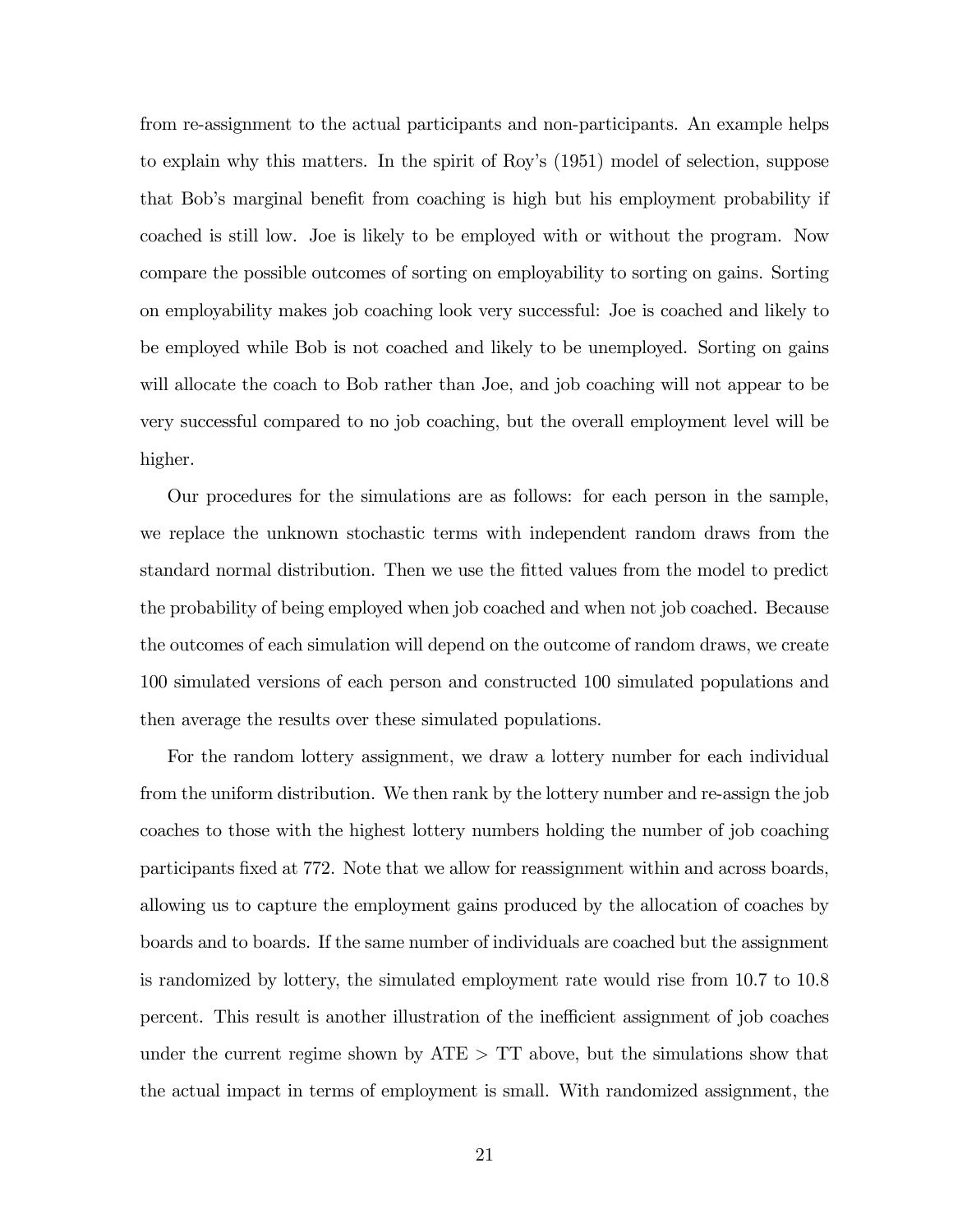treatment effects for the treated and untreated should be roughly the same, and that is what we observe  $(TU = 0.226$  and  $TT = 0.222$ .

Next we consider the ideal targeting scheme in which the program is allocated to those who gain the most. Because the program administrators may be able to observe what we cannot, we consider two types of decision makers based on how much information they have relative to the econometrician: 1) The administrator who only observes what we observe in estimating the model; 2) the omniscient administrator who also observes the characteristics that are unobservable to us. An administrator who targets based on only those characteristics available to us would achieve 11.9 percent employment, which represents a 11 percent increase in employment for the overall population with intellectual disabilities. Of course, an omniscient administrator could do even better with knowledge of individual characteristics and unobserved (to us) factors, achieving employment of  $16.7\%$ . The difference in effectiveness of these regimes is illustrated by comparing the treatment effects for the treated and untreated. When marginal gains are targeted the  $TT$  is greater than the TU (0.31 vs. 0.22) but the difference is much more extreme when the administrator has knowledge of factors unobserved in the model (0.84 vs. 0.17).

We next consider allocating coaches based on an individual's potential for employment if coached. Case workers and job coaches have had opportunity to observe the outcomes of many individual-level coaching "experiments" and may use their experience to guide resources to those who are most likely to attach to the labor force following job coaching. If our administrator targets job coaches based on the probability of employment if treated with knowledge of the unobserved factors which can cause heterogeneous response to treatment, then the overall employment rate would rise to 15.8 percent. Even if the administrator cannot observe these factors, targeting employability based on observables could still improve employment to 11.8 percent. Surprisingly this "second best" targeting scheme (cream skimming) achieves nearly the same success as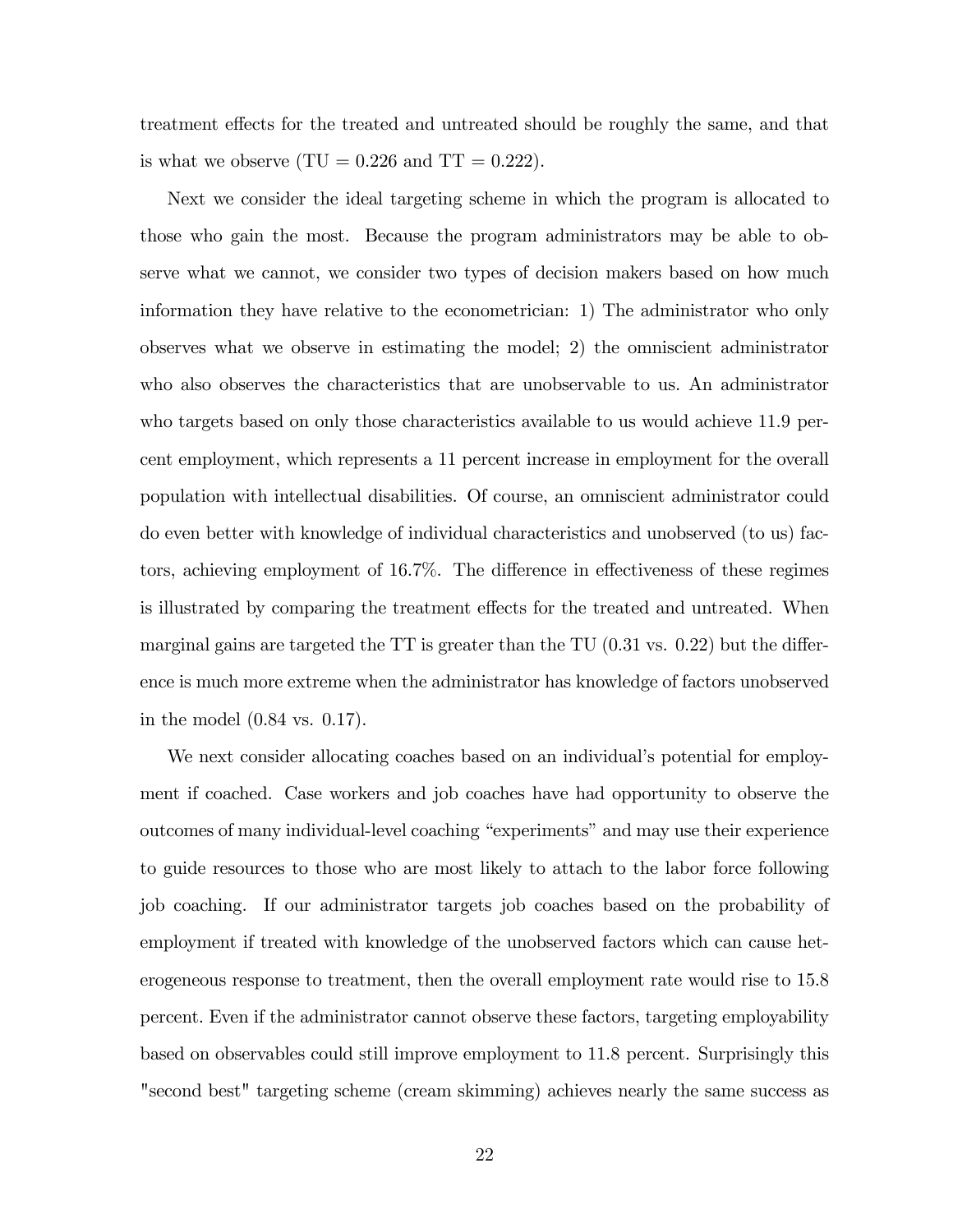targeting marginal gains. We also see this when comparing the TT and TU. Targeting employment if coached leads to recruitment of individuals with higher gains so that TT rises above TU and is quite similar to that of the ideal targeting scheme, particularly when the administrator can observe only what is observable in the model. While the employment effects are similar, slightly different groups will be served. The optimal targeting scheme will include a higher percentage of women (46 percent vs. 43 percent among job coached) as well as those with emotional and behavioral problems (24 percent vs. 22 percent) and/or lower IQ (mean IQ of 50 vs. 51.16).

For completeness, we also consider targeting individuals who are the least likely to be employed without a coach. These may be thought of as the individuals who need the program the most. Targeting the "hard" cases would lead to 10.4 percent or 11.1 percent employment rate depending on the information available to the program administrators. Absent knowledge of unobserved factors, the simulations show that "bottom scraping" will result in lower overall employment than the current scheme.

To provide a benchmark for the gains achievable from redirecting resources, we consider how much might be gained by an expansion of the program. While such a change seems unlikely given current budgetary pressures, we consider a 50 percent increase in the number of job coaching hours available. Based on our model, an expansion of the program as currently deployed would increase employment to 12.03% (an increase of 12.7%). This shows that the increase in employment from targeting marginal gains or targeting employment are on par with what could be achieved by a significant increase in resources available to the program.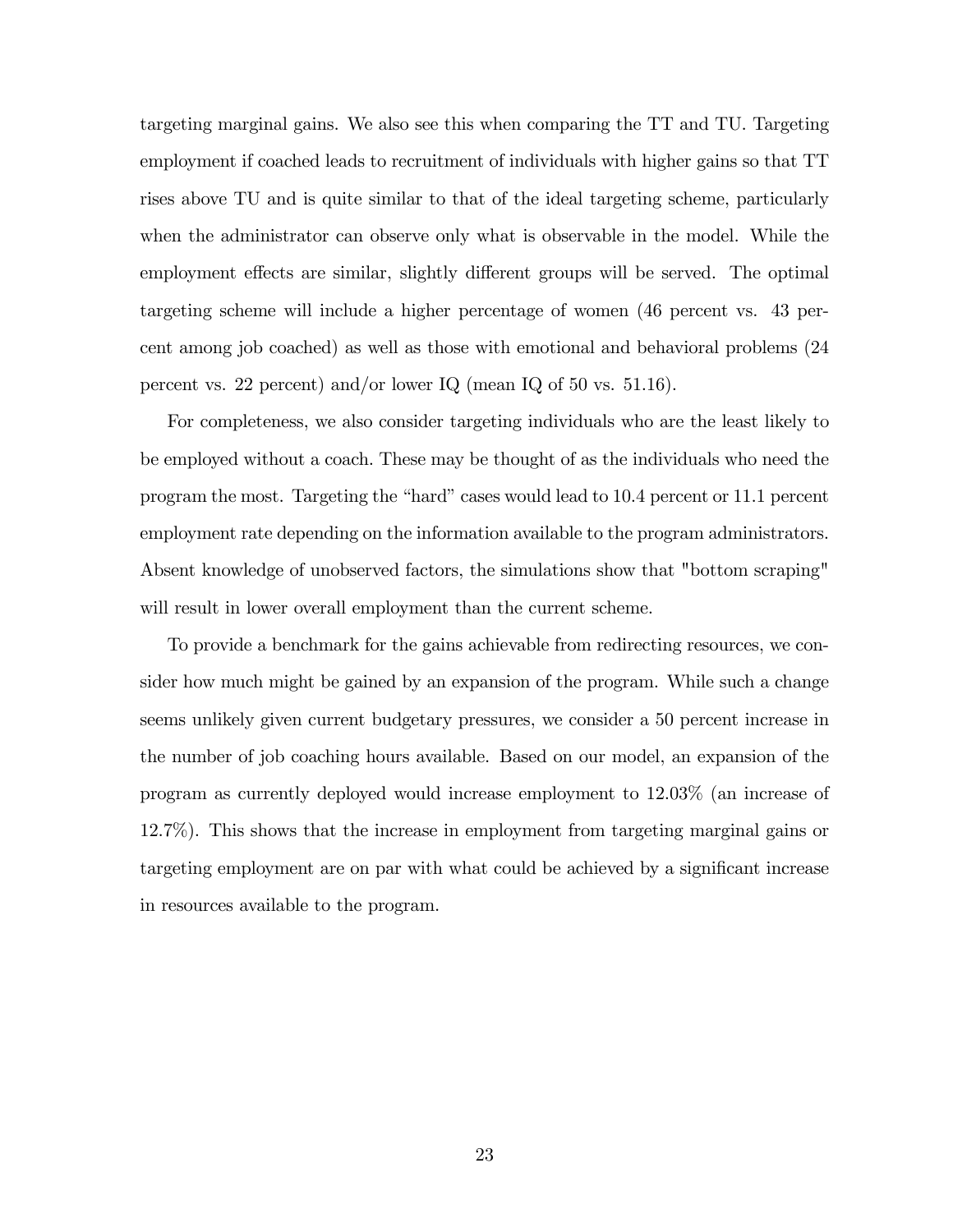| Table 6: Policy Simulations                                         |           |                 |       |                           |       |                  |  |
|---------------------------------------------------------------------|-----------|-----------------|-------|---------------------------|-------|------------------|--|
|                                                                     | Overall   |                 |       | Average Treatment Effects |       |                  |  |
|                                                                     |           | Employment Rate |       | $Non-Participant(TU)$     |       | Participant (TT) |  |
| Data                                                                | $10.54\%$ |                 |       |                           |       |                  |  |
| Estimate Given Current Program                                      | 10.67%    | $(0.32\%)$      | 0.23  | (0.003)                   | 0.174 | (0.015)          |  |
|                                                                     |           |                 |       |                           |       |                  |  |
| Simulations                                                         |           |                 |       |                           |       |                  |  |
| Random Assignment                                                   | 10.81\%   | $(0.31\%)$      | 0.226 | (0.003)                   | 0.222 | (0.013)          |  |
| Target Marginal Gains                                               | $11.85\%$ | $(0.31\%)$      | 0.218 | (0.003)                   | 0.309 | (0.014)          |  |
| Target Marginal Gains (omniscient administrator)                    | 16.69%    | $(0.30\%)$      | 0.174 | (0.003)                   | 0.840 | (0.004)          |  |
| Target Employment Probability if Coached                            | 11.78%    | $(0.31\%)$      | 0.219 | (0.003)                   | 0.297 | (0.014)          |  |
| Target Employment Probability if Coached (omniscient administrator) | 15.77%    | $(0.29\%)$      | 0.183 | (0.003)                   | 0.733 | (0.009)          |  |
| Target Least Employable if Not Coached                              | 10.39%    | $(0.31\%)$      | 0.227 | (0.003)                   | 0.209 | (0.011)          |  |
| Target Least Employable if Not Coached (omniscient administrator)   | 11.08%    | $(0.32\%)$      | 0.216 | (0.003)                   | 0.338 | (0.010)          |  |
| 50 percent Increase given current participation rule                | 12.03%    | $(0.29\%)$      | 0.232 | (0.004)                   | 0.185 | (0.010)          |  |
|                                                                     |           |                 |       |                           |       |                  |  |

Note: Each policy simulation is performed <sup>100</sup> times. Standard errors are reported in paranthesis and they are the

standard deviations for the average participation rates and treatment effects across  $100$  simulations.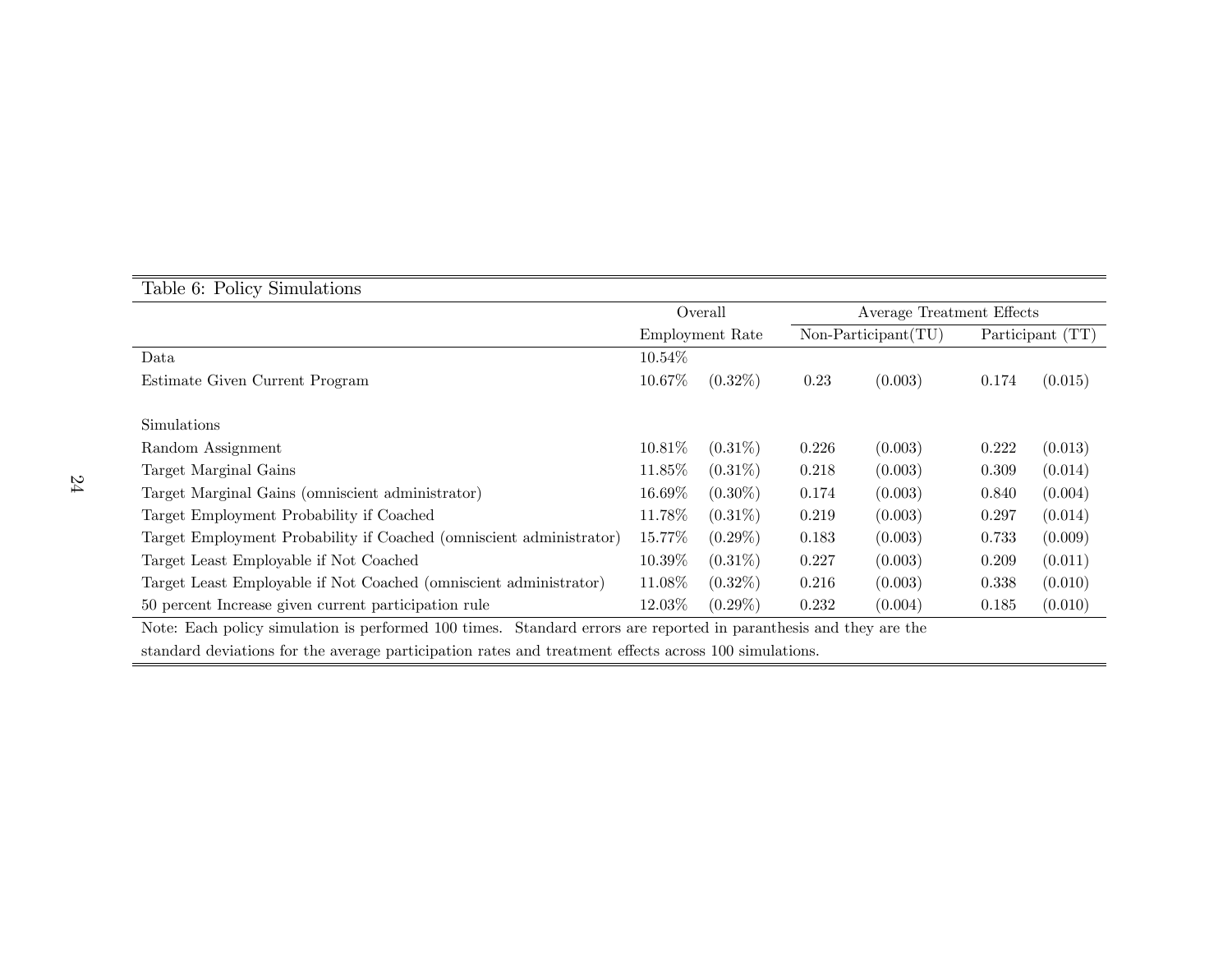#### 6.1 Limitations

Our interest is in obtaining counterfactual outcomes for individuals so that we can assess winners and losers from participation and experiment with different job coaching assignment rules. Thus, we use a parametric model with assumptions about the relationships between the unobserved factors that affect program participation and employment outcomes. We think our model Öts the data reasonably well, but recognize that our conclusions are dependent on the accuracy of structural assumptions. Our broad conclusion that job coaching increases employment is consistent with Öndings of an earlier paper. In a panel analysis of the same data, McInnes et al. (2010) finds that OLS estimates ignoring unobserved heterogeneity are upwardly biased, but the employment affect remains significant even after IV, FE, or propensity score matching methods are used. Their instrument for job coaching participation, which we also use here, passes conventional tests. Unfortunately, we cannot run the same kinds of instrument validity tests in the model we use here. We also note that the DDSN offers other services and these may affect job preparadness and desire to participate in the labor market. Our policy experiment takes the provision of these services as given, and we cannot seperately identify the effects of these services. We also take the distribution of job coaches as given and recognize that there may be additional gains to be made by matching top quality job coaching programs to those with the most to gain. While reallocating resources within a board may be more politically feasible than reallocating among the boards, it may still be difficult to get individual coaches, boards and families to change intake patterns to the program. Moreover, some of the proposed schemes may be seen as politically incorrect. For example, in Table 5, we see that the females have higher marginal gains (relative to males) while African Americans have lower (relative to whites). Hence, our recommendation is that boards should try to enroll more females and fewer blacks. Even without these concerns, changing habits is hard.

The limitations noted above affects the generalizability of the results; however, the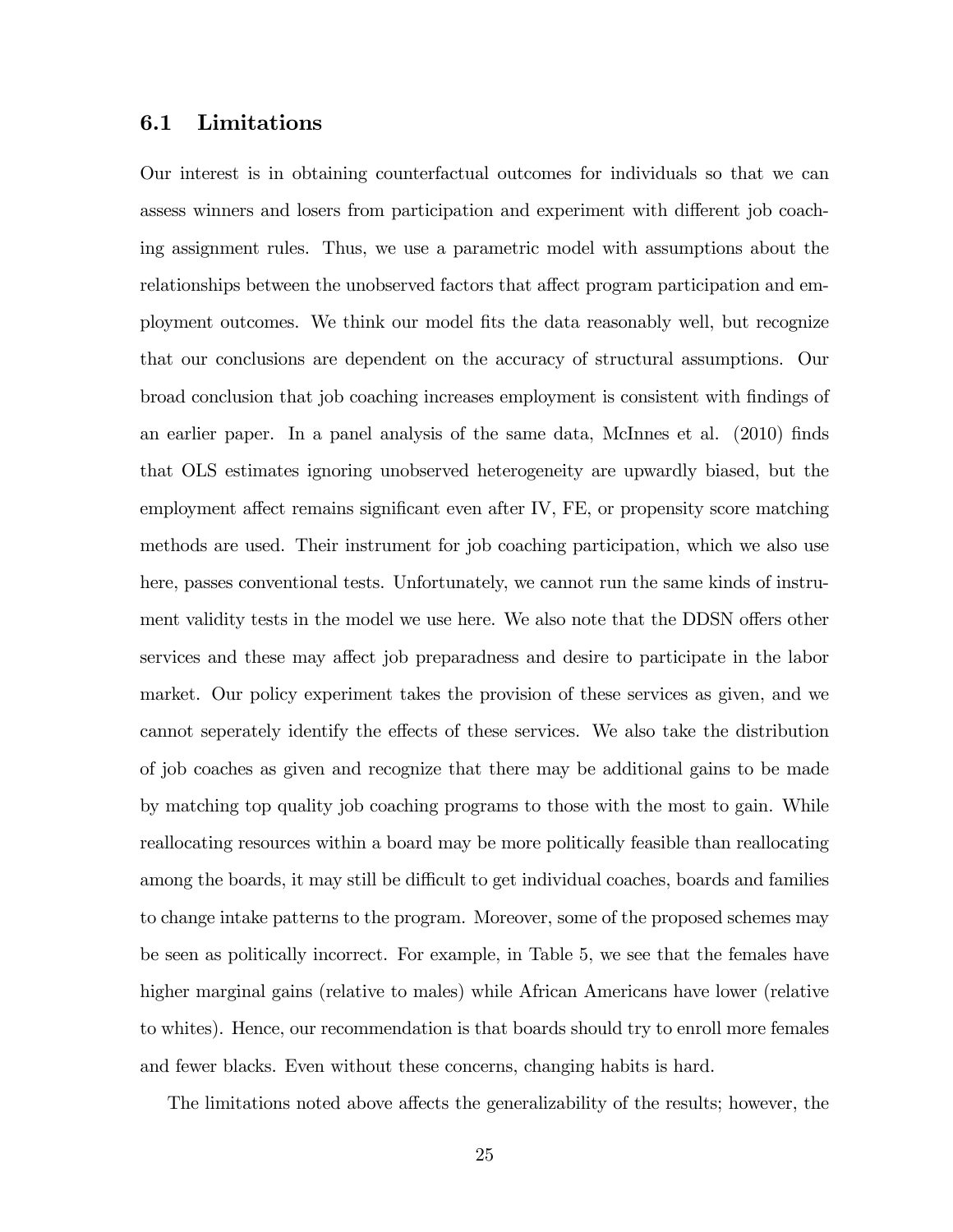methodogy proposed here is more broadly applicable.

## 7 Conclusion

In this paper, we illustrate the potential for gains from redirecting resources using data from a state job coaching program that is designed to increase employment among adults with intellectual disabilities. Our analysis of the program shows that those who are currently participating benefit greatly from the program. However, we find that participants have characteristics that are favorable in the labor market even without coaching which implies lower marginal benefits from participating. We also find that job coaching is effective in helping overcome the labor market penalties associated with characteristics such as low IQ and having emotional or behavioral problems. These traits are negative and significant predictors of employment without coaching, but when coached, these effects are smaller and not statistically significant. Unfortunately, these characteristics are also negative predictors of participation in job coaching. Redirecting resources to these individuals has the potential to increase program efficiency.

The contribution of this paper is to develop alternative targeting schemes and to compare the resulting gains. We calculate the maximum gains that could be achieved by an omniscient administrator who perfectly targets those who gain the most and then compare that to the gains that could be achieved when information about individuals and their outcomes is limited. When an omniscient administrator enrolls only those with the highest employment probability gains, there is a 56 percent increase in the overall employment rate. Even a naive administrator who observes only the data available to us can achieve an 11 percent increase in employment. Though modest, this is equivalent to the effect of increasing the number of job coaches by 50 percent without changing the targeting scheme. Implementing the ideal targeting system may be difficult, since it requires the program administrator to be able to calculate the marginal gains for each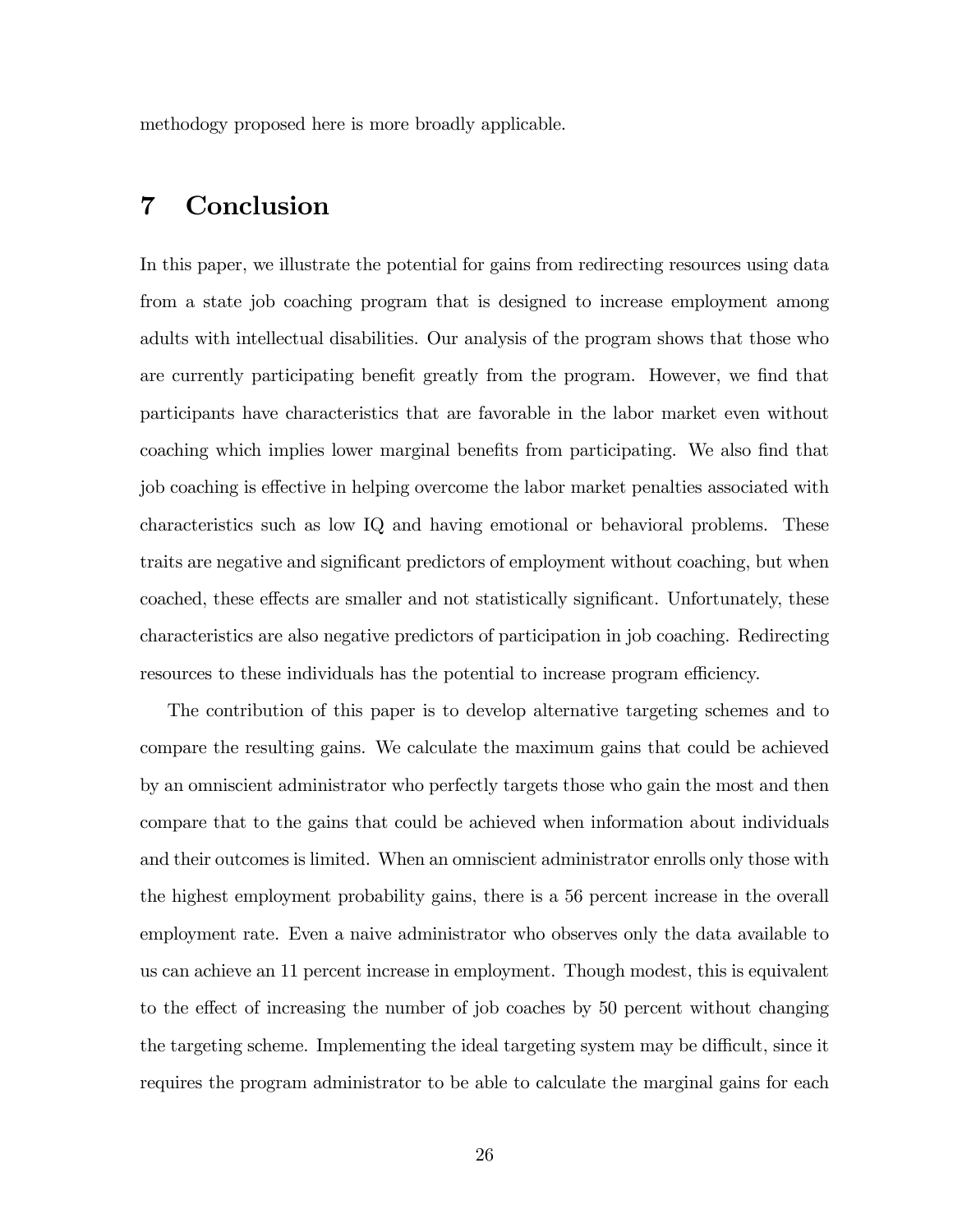individual. We consider a simple rule that is not as informationally demanding and can be more easily incentivized: targeting those who are most employable if coached. Having observed the results of many job coaching experiments, program planners may have a pretty good idea of who will be most employable when coached. Such a second best scheme may have an unintended negative effect on overall employment if those who are more employable with the program would have been likely to find jobs even without the program. Surprisingly, we find that for the job coaching program in South Carolina, targeting employability is nearly as effective as targeting gains.

Our findings show that an effective job coaching program in SC has the potential to be even more effective at increasing employment by retargeting program resources. In an earlier paper, McInnes et al. (2010) find that job coaching services for the average placement in SC cost about \$7100 but save \$10,000 in avoided shelter workshop payments. The McInnes study is the only one we are aware of that controls for observed and unobserved differences between the coached and non-coached, and they find that ignoring heterogeneity substantially biases estimated program effects. After controlling for heterogeneity, they still find that the job coaching roughly triples the odds of employment and that the effects of job coaching persist for as much as four years after the coaching took place. Our study shows that these gains from job coaching could be increased if program resources are re-allocated. While it may be difficult for program administrators to calculate marginal gains for all possible enrollees, we find that a simple targeting rule based on employability if coached would achieve about an 11 percent increase in employment. These gains in employment will benefit the state by reducing the need to provide alternative day services that are more costly than job coaching. In addition, there are the intangible benefits of increased social skills and life satisfaction that come with stable employment in the community. While difficult to value, these benefits are potentially quite substantial and give us even more reason to find the most effective way to allocate program resources.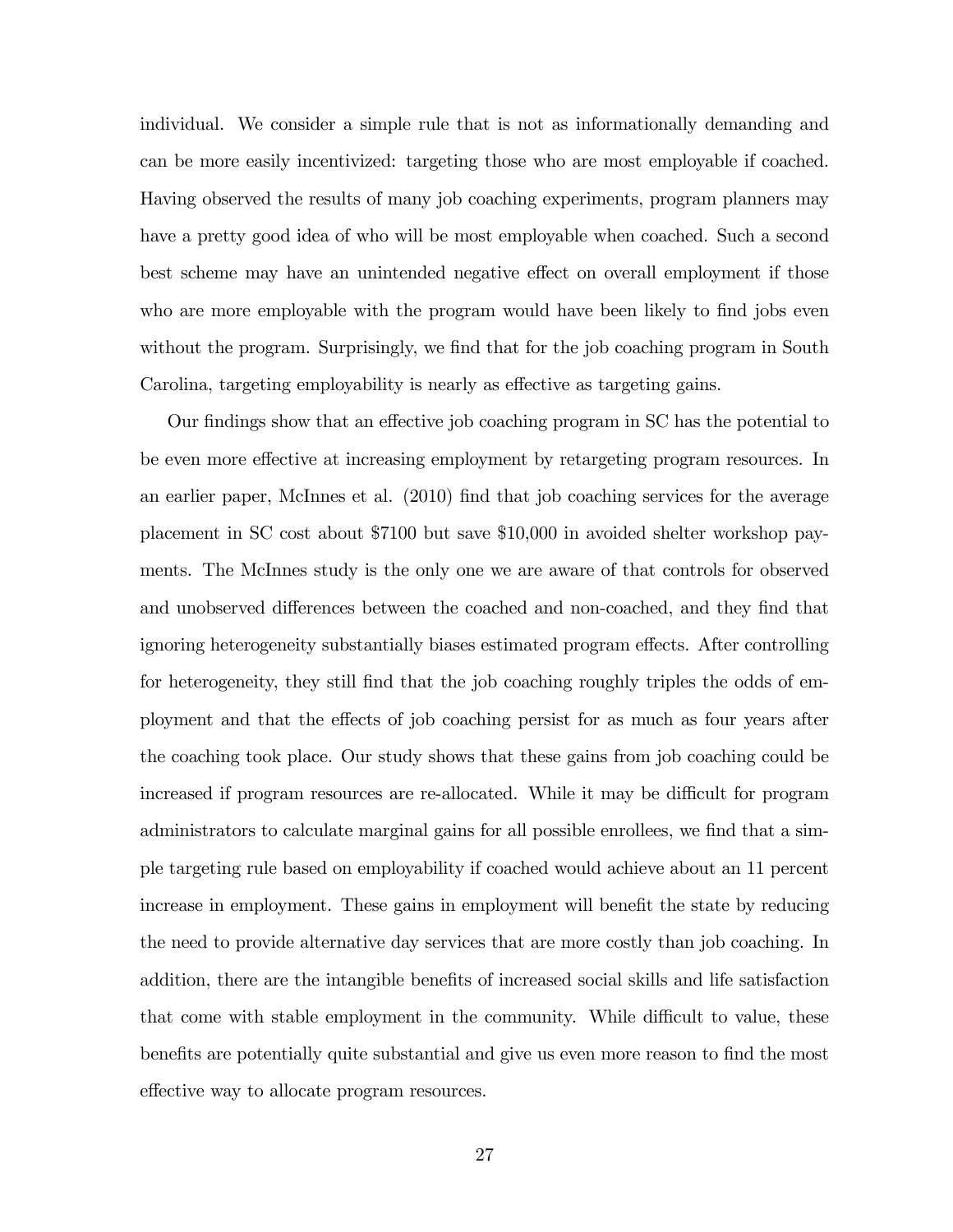## References

- [1] Aakvik, A., Heckman, J., Vytlacil, E.,  $(2005)$ , "Estimating treatment effects for discrete outcomes when responses to treatment vary: an application to Norwegian vocational rehabilitation programs", Journal of Econometrics V.125 pp.15-51
- [2] Braddock, D., Hemp, R & Rizzolo, M.C. (2008). The state of the states in developmental disabilities: 2008. Washington, DC: American Association on Intellectual and Developmental Disabilities.
- [3] Cimera, R.E.  $(2007)$ . "The cost-effectiveness of supported employment and sheltered workshops in Wisconsin: FY 2002-2005". Journal of Vocational Rehabilitation, 26, 153-158.
- [4] Cimera, R.E (2010) "The national cost-efficiency of supported employees with intellectual disabilities: 2002 to 2007", American Journal on Intellectual and Developmental Disabilities  $115$  (2010), 19–29.
- [5] Heckman, James J., Carolyn J. Heinrich, Pascal Courty, Gerald Marschke, Jeffrey Smith, eds. 2011. The Performance of Performance Standards. Kalamazoo, MI: W.E. Upjohn Institute for Employment Research.
- $[6]$  Heckman, J., Vytlacil, E.,  $(1999)$ , "Local instrumental variables and latent variable models for identifying and bounding treatment effects" Proceedings of the National Academy of Sciences  $96, 4730 - 4734$ .
- [7] Heckman, J., Vytlacil, E., (2000), "The relationship between treatment parameters within a latent variable framework" *Economic Letters* 66,  $33-39$ .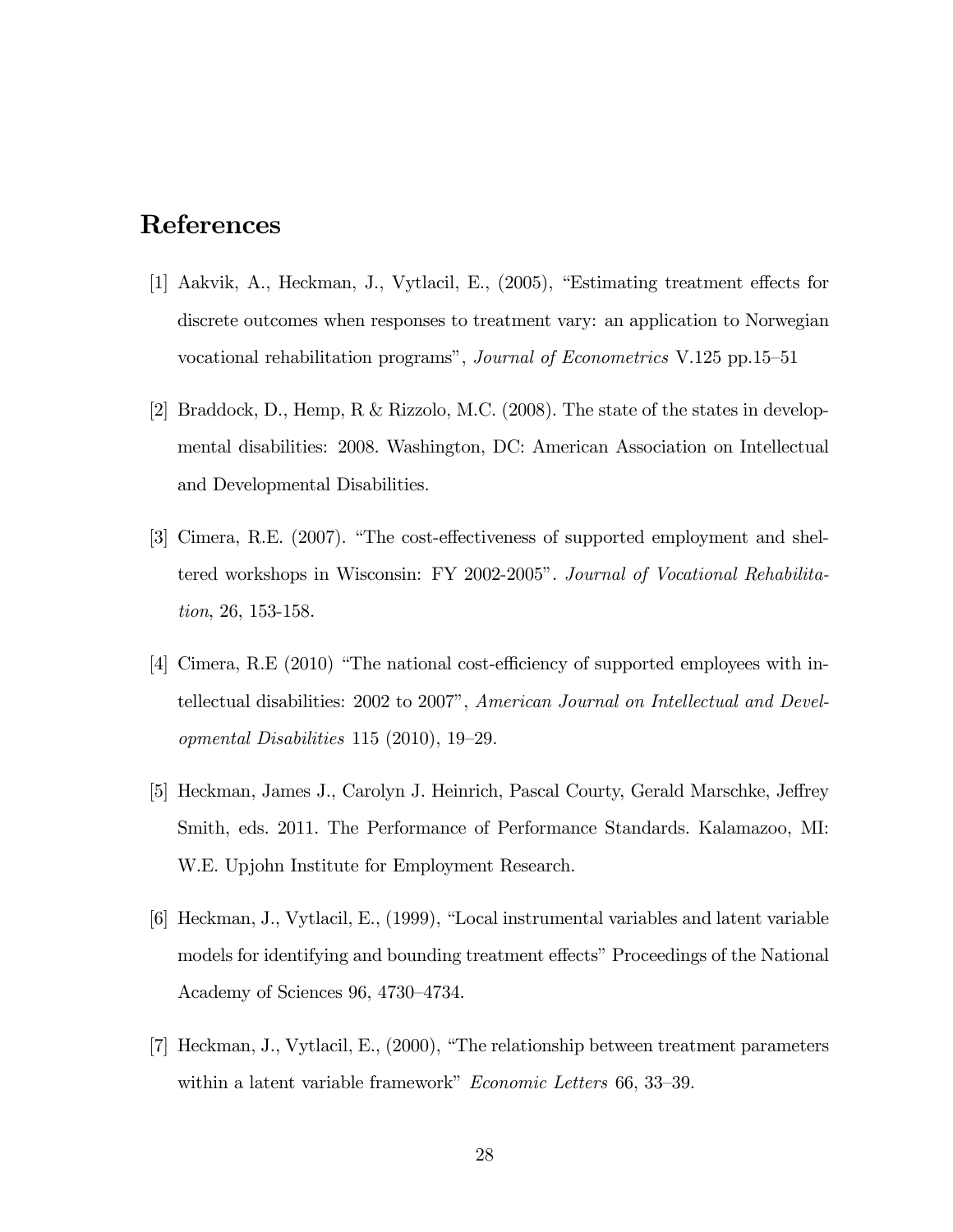- [8] Heckman, J., Vytlacil, E.,  $(2005)$ , "Econometric evaluations of social programs" in: Heckman, J., Leamer, E. (Eds.), Handbook of Econometrics, Vol. 5. North-Holland, Amsterdam.
- [9] Howarth, E., J. Mann, H.Zhou, S. McDermott, S.Butkus (2006) "What Predicts Re-employment after Job Loss for Individuals with Mental Retardation?" " Journal of Vocational Rehabilitation, 24.3, 2006, 183-189.
- [10] Jones, G.C. and Bell, K. (2003). "Health and Employment among Adults with Disabilities". Data Brief. Washington, DC: NRH Center for Health & Disability Research. December.
- [11] McInnes, Melayne Morgan, Orgul Demet Ozturk, Suzanne McDermott , and Joshua R. Mann (2010). "Does supported employment work?," Journal of Policy Analysis and Management, Vol. 29(3), pages 506-525
- [12] Moran, R., S. McDermott, S. Butkus, "Getting, Sustaining, and Losing a Job for Individuals with Mental Retardationî Journal of Vocational Rehabilitation, 16 (3,4), 2002, 237-244.
- [13] Pierce, K., S.McDermott, S. Butkus, "Predictors of Job Tenure for New Hires with Mental Retardation" Research in Developmental Disabilities, 24 (5), 2003, 369-380.
- [14] Roy, A.D., (1951), "Some thoughts on the distribution of earnings", Oxford Economic Papers, 3, 135-146.
- [15] Rusch, F. R., & Braddock, D.,  $(2004)$ , "Adult day programs versus supported employment (1988–2002): Spending and service practices of mental retardation and developmental disabilities state agencies", Research and Practice for Persons with Severe Disabilities,  $29, 237-242$ .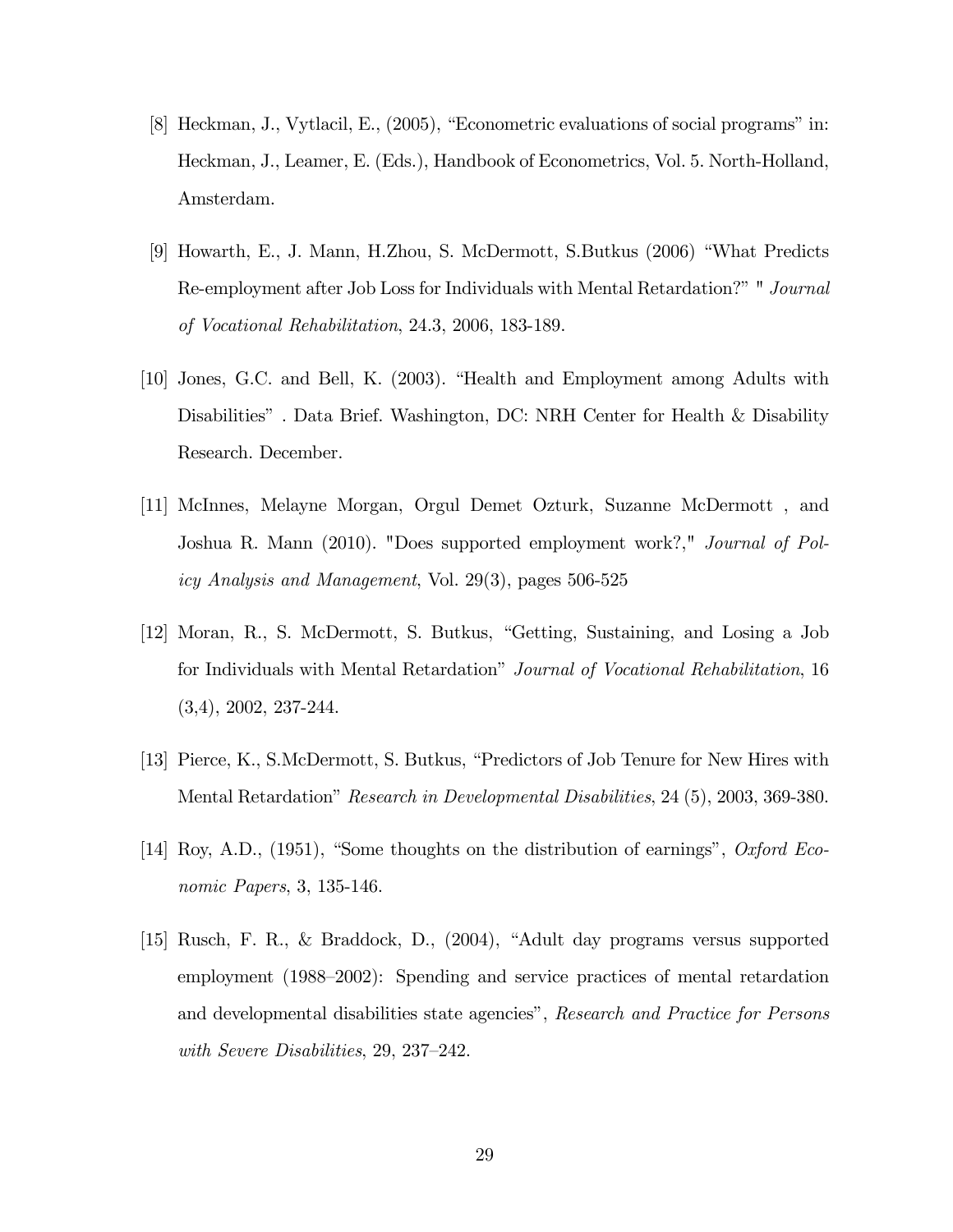- [16] StataCorp. (2007), Stata Statistical Software: Release 10. College Station, TX: StataCorp LP.
- $[17]$  Yamaki, K., & Fujiura, G. T.  $(2002)$ , "Employment and income status of adults with developmental disabilities living in the community". Mental Retardation, 40,  $132 - 141.$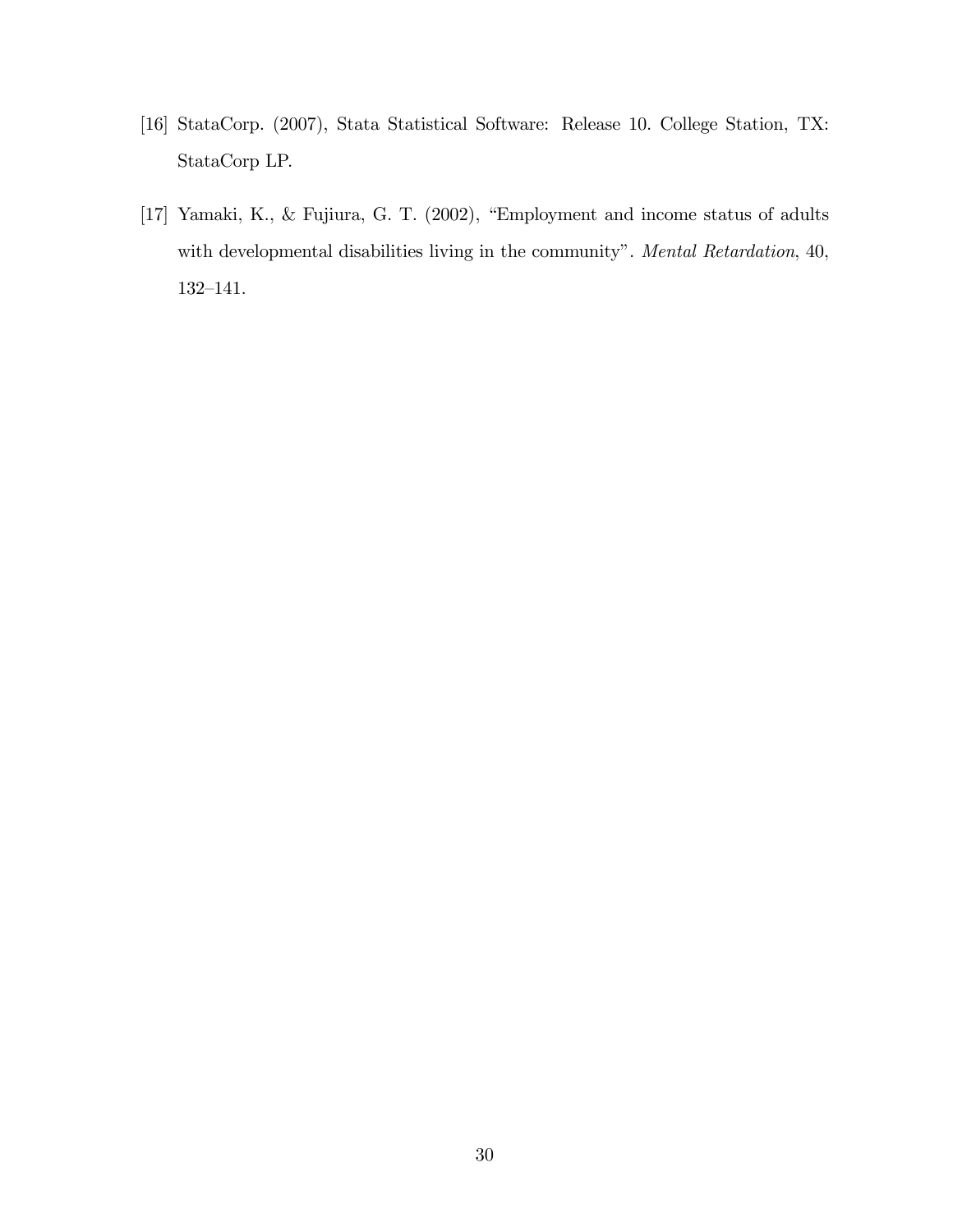### APPENDIX

| Appendix Table: DDSN Services |                                                                                              |
|-------------------------------|----------------------------------------------------------------------------------------------|
| Service Name                  | Service Definition                                                                           |
| Adult Companion               | Non-medical care, supervision, and socialization provided to an adult (age 21 or older).     |
| Career Preparation            | Services aimed at preparing participants for careers through exposure to and experience      |
|                               | with various careers and through teaching such concepts as compliance, attendance,           |
|                               | task completion, problem solving, safety, self-determination, and self-advocacy.             |
| <b>Community Services</b>     | Services aimed at developing one's awareness of, interaction with and/or                     |
|                               | participation in his/her community through accrual of social capital.                        |
| Day Activity Services         | Activities and services provided in the rapeutic settings to enable participants to achieve, |
|                               | maintain, improve or decelerate the loss of personal care, social or adaptive skills.        |
| Day Habilitation              | Assistance with acquisition, retention, or improvement of self-help, socialization and       |
|                               | adaptive skills in a non-residential DDSN licensed facility.                                 |
| <b>Employment Services</b>    | Intensive, on-going supports for participants for whom competitive employment at             |
| (Group)                       | or above minimum wage is unlikely.                                                           |
|                               | Enclave - A small group of people (usually 8 or less) with developmental disabilities,       |
|                               | who work under the supervision of an employee of the provider agency, in a community         |
|                               | business/industry along side non-disabled employees to produce goods or services             |
|                               | controlled by the community business/industry (ex. janitorial services at a specific         |
|                               | business/industry etc.). The contractual relationship is between the business/industry       |
|                               | and the provider agency, whereby the provider agency then pays the individual.               |
|                               | Mobile Work Crew - A small group of people (usually 8 or less) with developmental            |
|                               | disabilities, who work under the supervision of an employee of the provider agency,          |
|                               | as a self-contained business who typically move to different worksites, by selling a         |
|                               | service (ex. landscaping, janitorial) to purchasers within the community excluding           |
|                               | provider agencies. The contractual relationship is between the business/industry             |
|                               | and the provider agency, whereby the provider agency then pays the individual.               |

continues on the next page